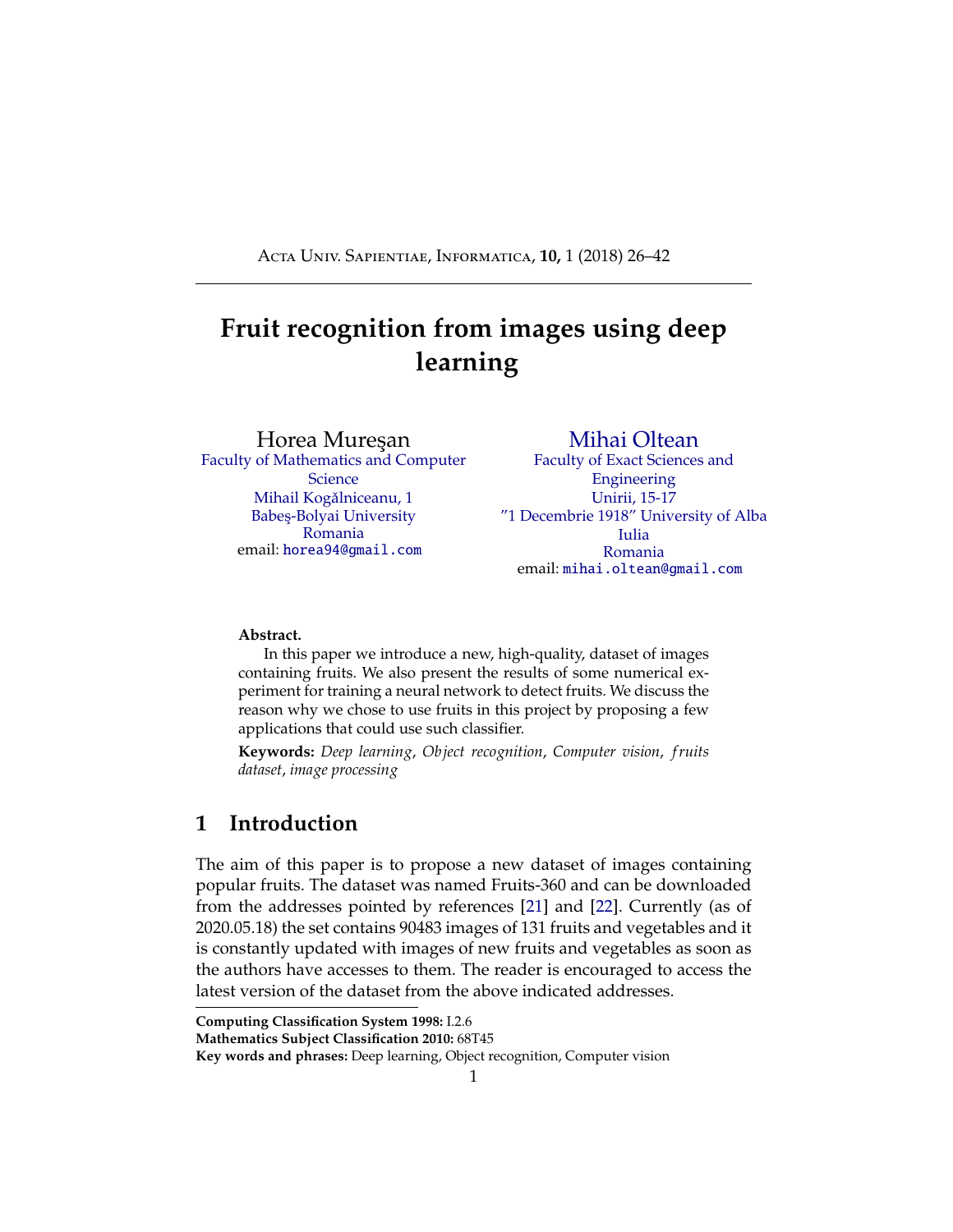<span id="page-1-0"></span>Having a high-quality dataset is essential for obtaining a good classifier. Most of the existing datasets with images (see for instance the popular CIFAR dataset [\[13\]](#page-36-2)) contain both the object and the noisy background. This could lead to cases where changing the background will lead to the incorrect classification of the object.

As a second objective we have trained a deep neural network that is capable of identifying fruits from images. This is part of a more complex project that has the target of obtaining a classifier that can identify a much wider array of objects from images. This fits the current trend of companies working in the augmented reality field. During its annual I/O conference, Google announced [\[20\]](#page-36-3) that is working on an application named Google Lens which will tell the user many useful information about the object toward which the phone camera is pointing. First step in creating such application is to correctly identify the objects. The software has been released later in 2017 as a feature of Google Assistant and Google Photos apps. Currently the identification of objects is based on a deep neural network [\[36\]](#page-37-0).

Such a network would have numerous applications across multiple domains like autonomous navigation, modeling objects, controlling processes or human-robot interactions. The area we are most interested in is creating an autonomous robot that can perform more complex tasks than a regular industrial robot. An example of this is a robot that can perform inspections on the aisles of stores in order to identify out of place items or under-stocked shelves. Furthermore, this robot could be enhanced to be able to interact with the products so that it can solve the problems on its own. Another area in which this research can provide benefits is autonomous fruit harvesting. While there are several papers on this topic already, from the best of our knowledge, they focus on few species of fruits or vegetables. In this paper we attempt to create a network that can classify a variety of species of fruit, thus making it useful in many more scenarios.

As the start of this project we chose the task of identifying fruits for several reasons. On one side, fruits have certain categories that are hard to di erentiate, like the citrus genus, that contains oranges and grapefruits. Thus we want to see how well can an artificial intelligence complete the task of classifying them. Another reason is that fruits are very often found in stores, so they serve as a good starting point for the previously mentioned project.

The paper is structured as follows: in the first part we will shortly discuss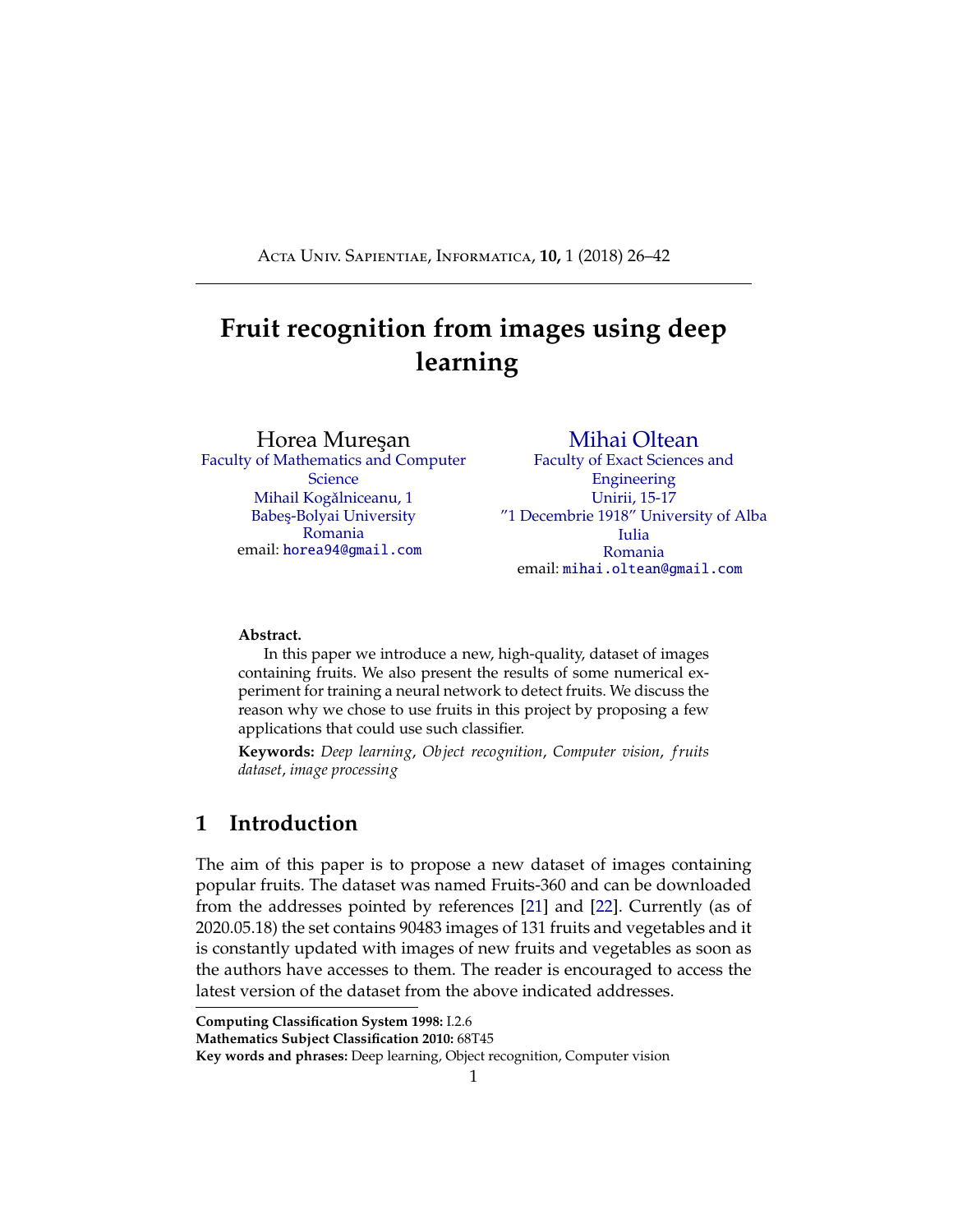<span id="page-2-0"></span>a few outstanding achievements obtained using deep learning for fruits recognition, followed by a presentation of the concept of deep learning. In the second part we describe the Fruits-360 dataset: how it was created and what it contains. In the third part we will present the framework used in this project - TensorFlow[\[33\]](#page-37-1) and the reasons we chose it. Following the framework presentation, we will detail the structure of the neural network that we used. We also describe the training and testing data used as well as the obtained performance. Finally, we will conclude with a few plans on how to improve the results of this project. Source code is listed in the Appendix.

### **2 Related work**

In this section we review several previous attempts to use neural networks and deep learning for fruits recognition.

A method for recognizing and counting fruits from images in cluttered greenhouses is presented in [\[29\]](#page-37-2). The targeted plants are peppers with fruits of complex shapes and varying colors similar to the plant canopy. The aim of the application is to locate and count green and red pepper fruits on large, dense pepper plants growing in a greenhouse. The training and validation data used in this paper consists of 28000 images of over 1000 plants and their fruits. The used method to locate and count the peppers is two-step: in the first step, the fruits are located in a single image and in a second step multiple views are combined to increase the detection rate of the fruits. The approach to find the pepper fruits in a single image is based on a combination of (1) finding points of interest, (2) applying a complex high-dimensional feature descriptor of a patch around the point of interest and (3) using a so-called bag-of-words for classifying the patch.

Paper [\[26\]](#page-37-3) presents a novel approach for detecting fruits from images using deep neural networks. For this purpose the authors adapt a Faster Region-based convolutional network. The objective is to create a neural network that would be used by autonomous robots that can harvest fruits. The network is trained using RGB and NIR (near infra red) images. The combination of the RGB and NIR models is done in 2 separate cases: early and late fusion. Early fusion implies that the input layer has 4 channels: 3 for the RGB image and one for the NIR image. Late fusion uses 2 independently trained models that are merged by obtaining predictions from both models and averaging the results. The result is a multi modal network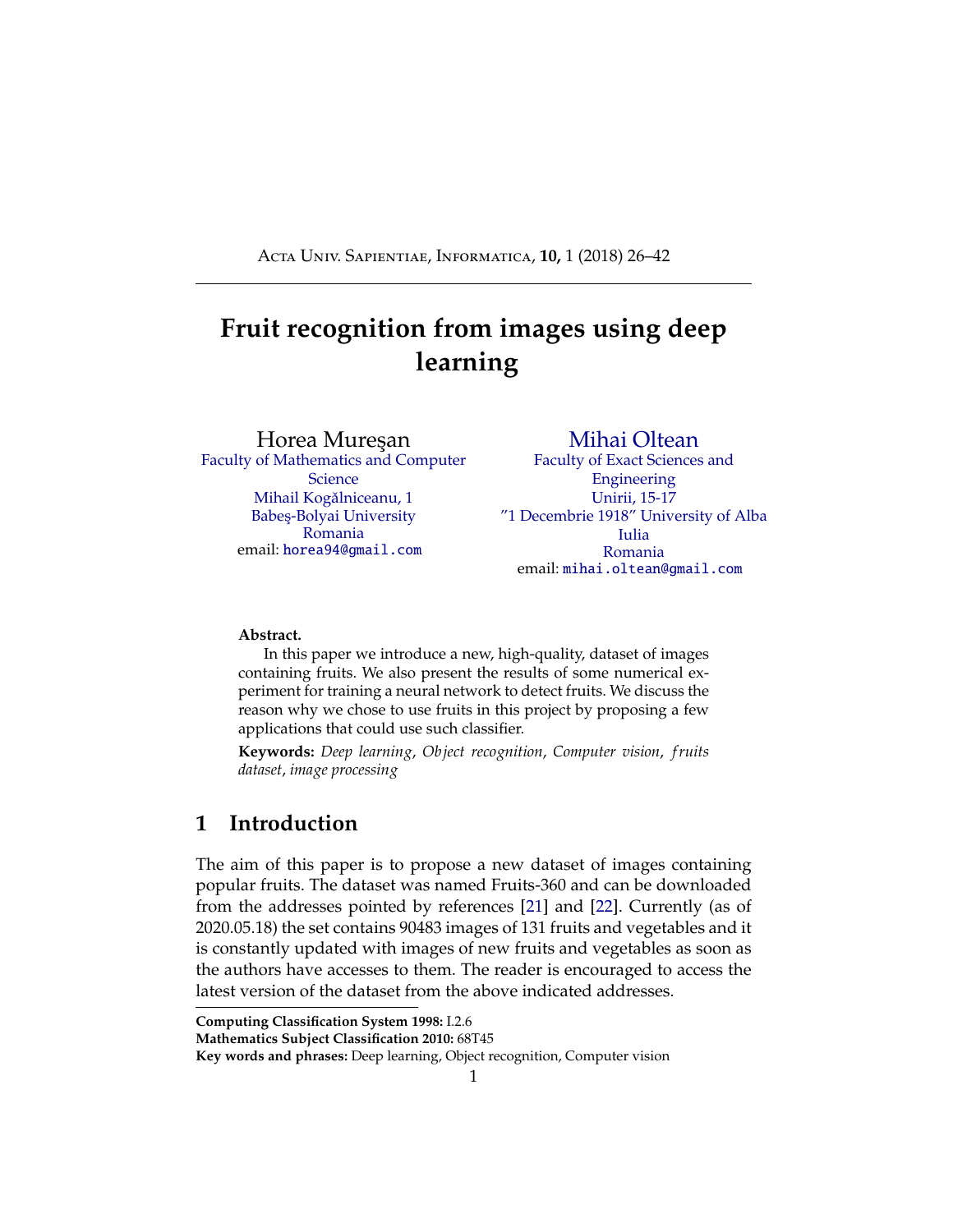<span id="page-3-0"></span>which obtains much better performance than the existing networks.

On the topic of autonomous robots used for harvesting, paper [\[1\]](#page-35-0) shows a network trained to recognize fruits in an orchard. This is a particularly difficult task because in order to optimize operations, images that span many fruit trees must be used. In such images, the amount of fruits can be large, in the case of almonds up to 1500 fruits per image. Also, because the images are taken outside, there is a lot of variance in luminosity, fruit size, clustering and view point. Like in paper [\[26\]](#page-37-3), this project makes use of the Faster Region-based convolutional network, which is presented in a detailed view in paper [\[25\]](#page-36-4). Related to the automatic harvest of fruits, article [\[23\]](#page-36-5) presents a method of detecting ripe strawberries and apples from orchards. The paper also highlights existing methods and their performance.

In [\[11\]](#page-35-1) the authors compile a list of the available state of the art methods for harvesting with the aid of robots. They also analyze the method and propose ways to improve them.

In [\[2\]](#page-35-2) one can see a method of generating synthetic images that are highly similar to empirical images. Specifically, this paper introduces a method for the generation of large-scale semantic segmentation datasets on a plant-part level of realistic agriculture scenes, including automated per-pixel class and depth labeling. One purpose of such synthetic dataset would be to bootstrap or pre-train computer vision models, which are finetuned thereafter on a smaller empirical image dataset. Similarly, in paper [\[24\]](#page-36-6) we can see a network trained on synthetic images that can count the number of fruits in images without actually detecting where they are in the image.

Another paper, [\[4\]](#page-35-3), uses two back propagation neural networks trained on images with apple "Gala" variety trees in order to predict the yield for the upcoming season. For this task, four features have been extracted from images: total cross-sectional area of fruits, fruit number, total cross-section area of small fruits, and cross-sectional area of foliage.

Paper [\[10\]](#page-35-4) presents an analysis of fruit detectability in relation to the angle of the camera when the image was taken. Based on this research, it was concluded that the fruit detectability was the highest on front views and looking with a zenith angle of 60 upwards.

In papers [\[28,](#page-37-4) [38,](#page-37-5) [16\]](#page-36-7) we can see an approach to detecting fruits based on color, shape and texture. They highlight the di culty of correctly classifying similar fruits of di erent species. They propose combining existing methods using the texture, shape and color of fruits to detect regions of interest from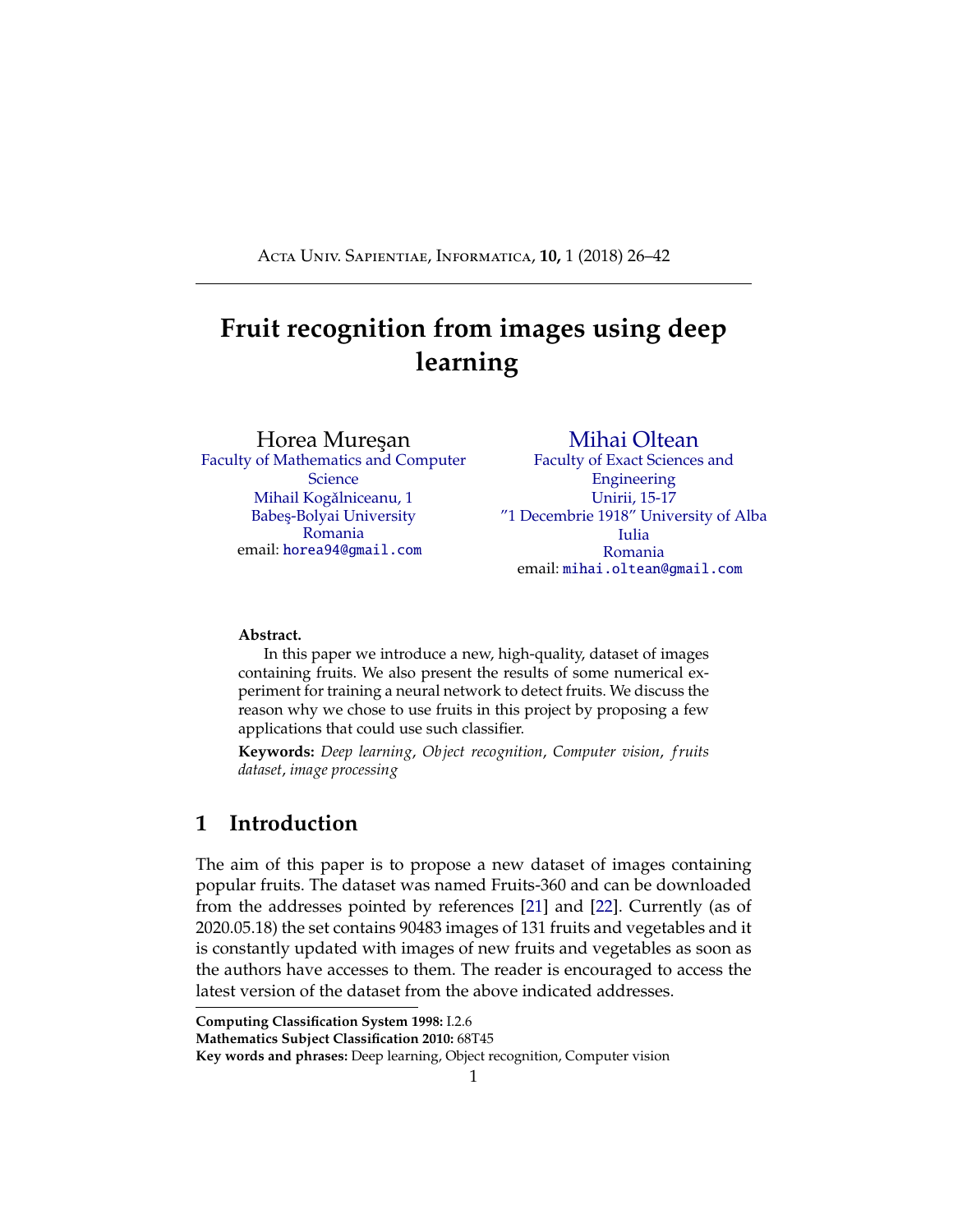<span id="page-4-0"></span>images. Similarly, in [\[19\]](#page-36-8) a method combining shape, size and color, texture of the fruits together with a k nearest neighbor algorithm is used to increase the accuracy of recognition.

One of the most recent works [\[37\]](#page-37-6) presents an algorithm based on the improved ChanVese level-set model [\[3\]](#page-35-5) and combined with the level-set idea andM-S mode [\[18\]](#page-36-9). The proposed goal was to conduct night-time green grape detection. Combining the principle of the minimum circumscribed rectangle of fruit and the method of Hough straight-line detection, the picking point of the fruit stem was calculated.

# **3 Deep learning**

In the area of image recognition and classification, the most successful results were obtained using artificial neural networks [\[6,](#page-35-6) [31\]](#page-37-7). These networks form the basis for most deep learning models.

Deep learning is a class of machine learning algorithms that use multiple layers that contain nonlinear processing units [\[27\]](#page-37-8). Each level learns to transform its input data into a slightly more abstract and composite representation [\[6\]](#page-35-6). Deep neural networks have managed to outperform other machine learning algorithms. They also achieved the first superhuman pattern recognition in certain domains [\[5\]](#page-35-7). This is further reinforced by the fact that deep learning is considered as an important step towards obtaining Strong AI. Secondly, deep neural networks - specifically convolutional neural networks - have been proved to obtain great results in the field of image recognition.

In the rest of this section we will briefly describe some models of deep artificial neural networks along with some results for some related problems.

#### **3.1 Convolutional neural networks**

Convolutional neural networks (CNN) are part of the deep learning models. Such a network can be composed of convolutional layers, pooling layers, ReLU layers, fully connected layers and loss layers [\[35\]](#page-37-9). In a typical CNN architecture, each convolutional layer is followed by a Rectified Linear Unit (ReLU) layer, then a Pooling layer then one or more convolutional layer and finally one or more fully connected layer. A characteristic that sets apart the CNN from a regular neural network is taking into account the structure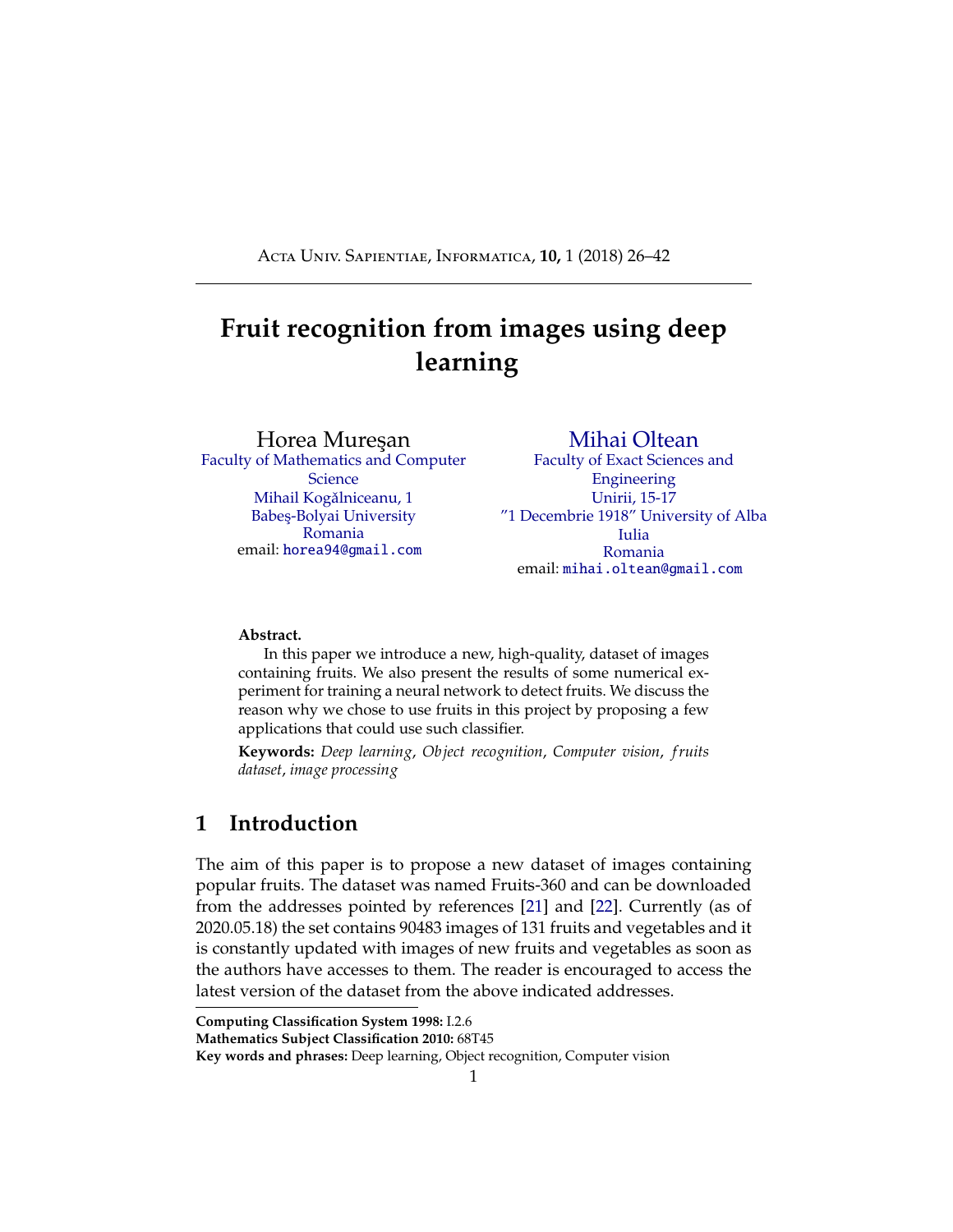<span id="page-5-0"></span>of the images while processing them. Note that a regular neural network converts the input in a one dimensional array which makes the trained classifier less sensitive to positional changes.

Among the best results obtained on the MNIST [\[14\]](#page-36-10) dataset is done by using multi-column deep neural networks. As described in paper [\[7\]](#page-35-8), they use multiple maps per layer with many layers of non-linear neurons. Even if the complexity of such networks makes them harder to train, by using graphical processors and special code written for them. The structure of the network uses winner-take-all neurons with max pooling that determine the winner neurons.

Another paper [\[17\]](#page-36-11) further reinforces the idea that convolutional networks have obtained better accuracy in the domain of computer vision. In paper [\[30\]](#page-37-10) an all convolutional network that gains very good performance on CIFAR-10 [\[13\]](#page-36-2) is described in detail. The paper proposes the replacement of pooling and fully connected layers with equivalent convolutional ones. This may increase the number of parameters and adds inter-feature dependencies however it can be mitigated by using smaller convolutional layers within the network and acts as a form of regularization.

In what follows we will describe each of the layers of a CNN network.

#### **3.1.1 Convolutional layers**

Convolutional layers are named after the convolution operation. In mathematics convolution is an operation on two functions that produces a third function that is the modified (convoluted) version of one of the original functions. The resulting function gives in integral of the pointwise multiplication of the two functions as a function of the amount that one of the original functions is translated [\[34\]](#page-37-11).

A convolutional layer consists of groups of neurons that make up kernels. The kernels have a small size but they always have the same depth as the input. The neurons from a kernel are connected to a small region of the input, called the receptive field, because it is highly ine cient to link all neurons to all previous outputs in the case of inputs of high dimensions such as images. For example, a  $100 \times 100$  image has  $10000$  pixels and if the first layer has 100 neurons, it would result in 1000000 parameters. Instead of each neuron having weights for the full dimension of the input, a neuron holds weights for the dimension of the kernel input. The kernels slide across the width and height of the input, extract high level features and produce a 2 dimensional activation map. The stride at which a kernel slides is given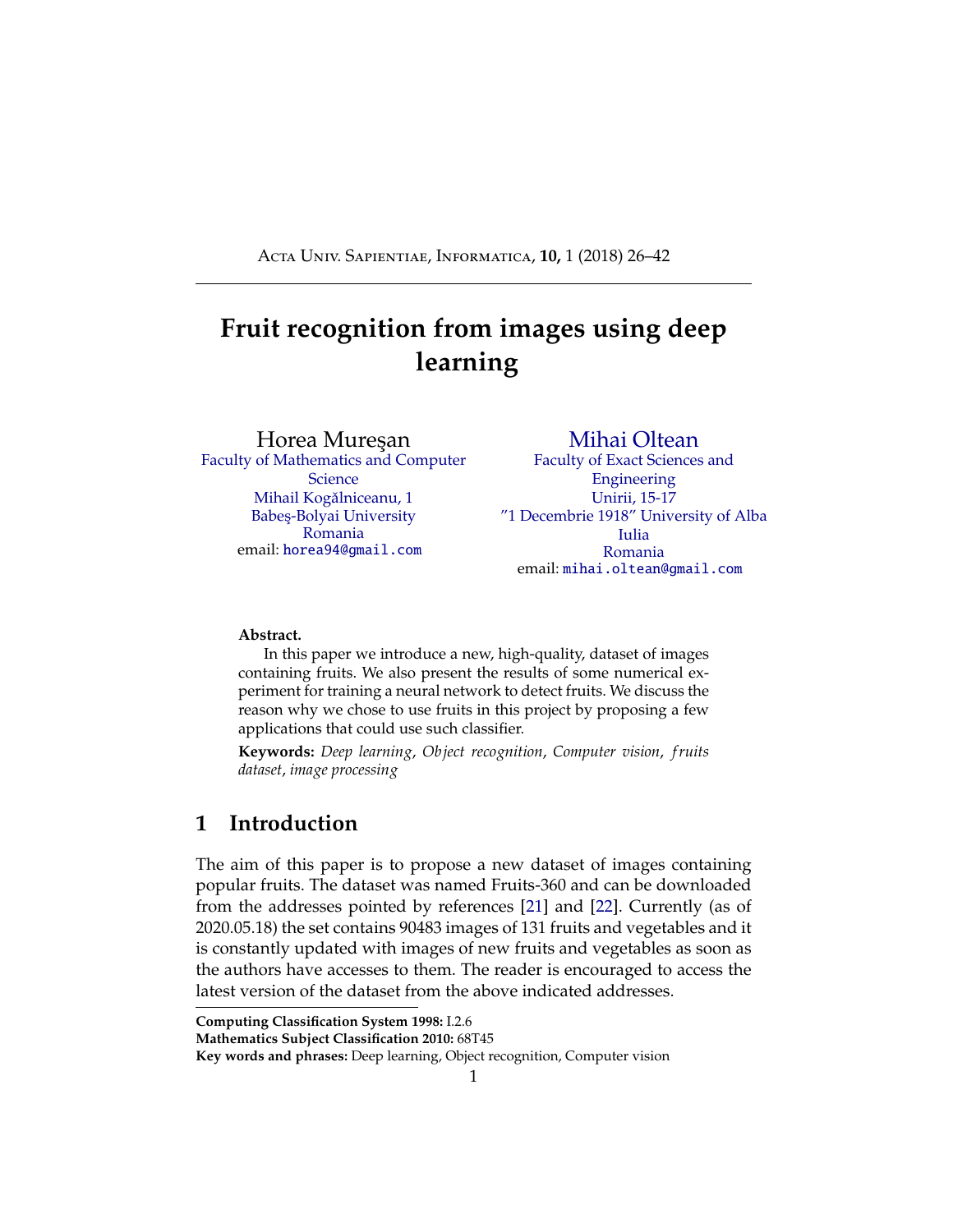as a parameter. The output of a convolutional layer is made by stacking the resulted activation maps which in turned is used to define the input of the next layer.

Applying a convolutional layer over an image of size 32 X 32 results in an activation map of size 28 X 28. If we apply more convolutional layers, the size will be further reduced, and, as a result the image size is drastically reduced which produces loss of information and the vanishing gradient problem. To correct this, we use padding. Padding increases the size of a input data by filling constants around input data. In most of the cases, this constant is zero so the operation is named zero padding. "Same" padding means that the output feature map has the same spatial dimensions as the input feature map. This tries to pad evenly left and right, but if the number of columns to be added is odd, it will add an extra column to the right. "Valid" padding is equivalent to no padding.

The strides causes a kernel to skip over pixels in an image and not include them in the output. The strides determines how a convolution operation works with a kernel when a larger image and more complex kernel are used. As a kernel is sliding the input, it is using the strides parameter to determine how many positions to skip.

ReLU layer, or Rectified Linear Units layer, applies the activation function  $max(0, x)$ . It does not reduce the size of the network, but it increases its nonlinear properties.

#### **3.1.2 Pooling layers**

Pooling layers are used on one hand to reduce the spatial dimensions of the representation and to reduce the amount of computation done in the network. The other use of pooling layers is to control overfitting. The most used pooling layer has filters of size  $2 \times 2$  with a stride 2. This e ectively reduces the input to a quarter of its original size.

#### **3.1.3 Fully connected layers**

Fully connected layers are layers from a regular neural network. Each neuron from a fully connected layer is linked to each output of the previous layer. The operations behind a convolutional layer are the same as in a fully connected layer. Thus, it is possible to convert between the two.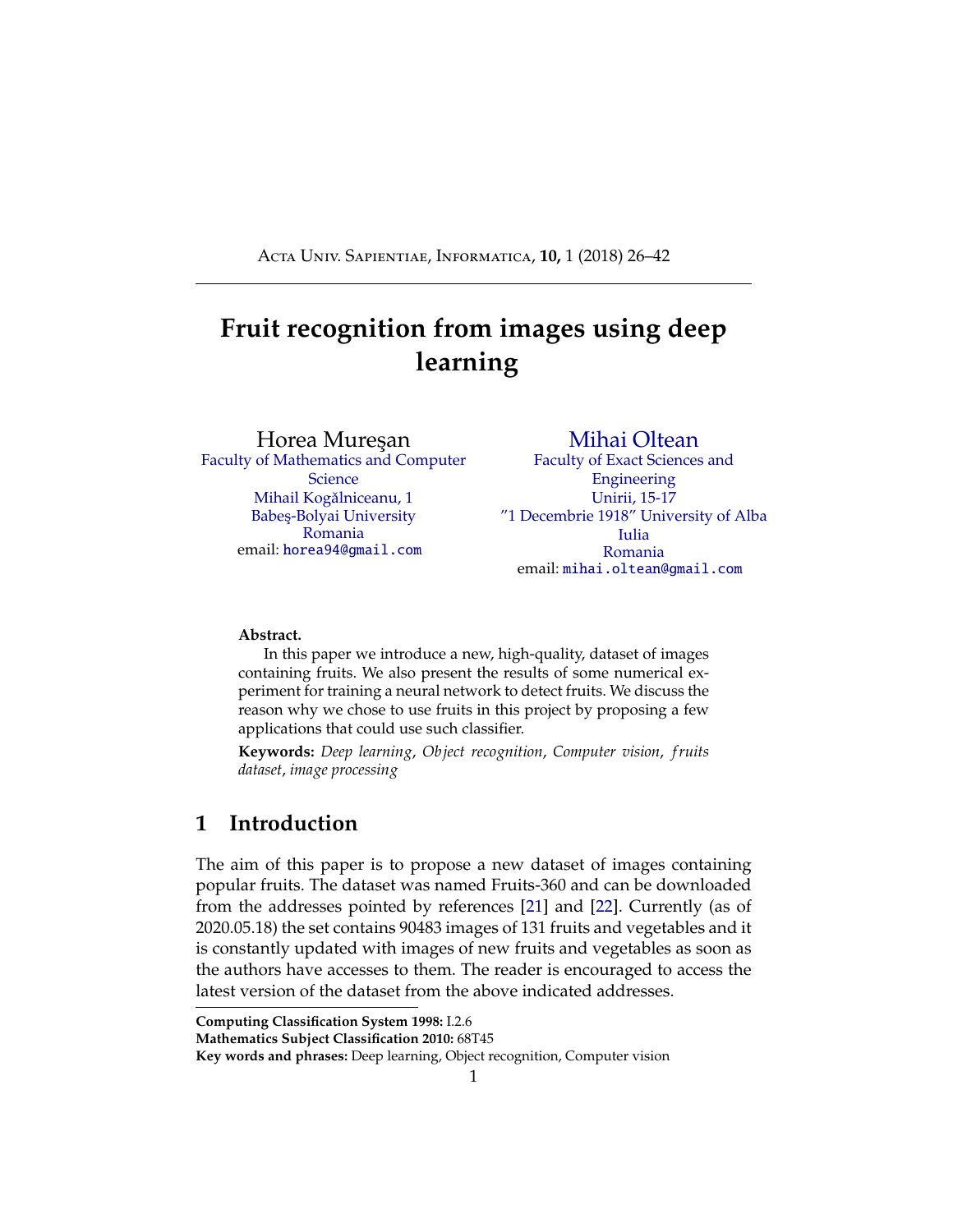#### <span id="page-7-0"></span>**3.1.4 Loss layers**

Loss layers are used to penalize the network for deviating from the expected output. This is normally the last layer of the network. Various loss function exist: softmax is used for predicting a class from multiple disjunct classes, sigmoid cross-entropy is used for predicting multiple independent probabilities (from the [0, 1] interval).

#### **3.2 Recurrent neural network**

Another deep learning algorithm is the recursive neural network [\[17\]](#page-36-11). The paper proposes an improvement to the popular convolutional network in the form of a recurrent convolutional network. In this kind of architecture the same set of weights is recursively applied over some data. Traditionally, recurrent networks have been used to process sequential data, handwriting or speech recognition being the most known examples. By using recurrent convolutional layers with some max pool layers in between them and a final global max pool layer at the end several advantages are obtained. Firstly, within a layer, every unit takes into account the state of units in an increasingly larger area around it. Secondly, by having recurrent layers, the depth of the network is increased without adding more parameters. Recurrent networks have shown good results in natural language processing.

#### **3.3 Deep belief network**

Yet another model that is part of the deep learning algorithms is the deep belief network [\[15\]](#page-36-12). A deep belief network is a probabilistic model composed by multiple layers of hidden units. The usages of a deep belief network are the same as the other presented networks but can also be used to pre-train a deep neural network in order to improve the initial values of the weights. This process is important because it can improve the quality of the network and can reduce training times. Deep belief networks can be combined with convolutional ones in order to obtain convolutional deep belief networks which exploit the advantages o ered by both types of architectures.

### **4 Fruits-360 data set**

In this section we describe how the data set was created and what it contains.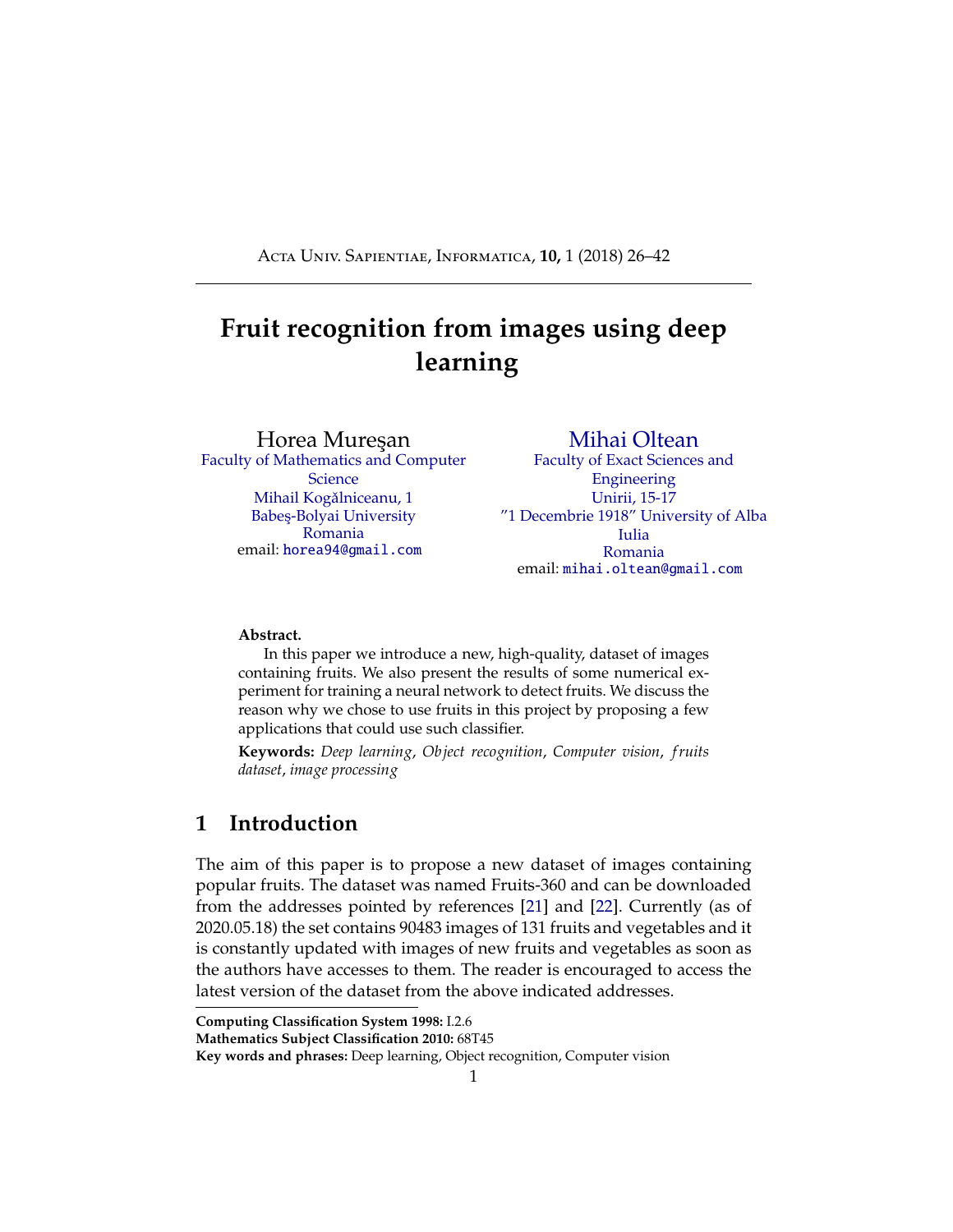The images were obtained by filming the fruits while they are rotated by a motor and then extracting frames.

Fruits were planted in the shaft of a low speed motor (3 rpm) and a short movie of 20 seconds was recorded. Behind the fruits we placed a white sheet of paper as background.



<span id="page-8-0"></span>Figure 1: Left-side: original image. Notice the background and the motor shaft. Right-side: the fruit after the background removal and after it was scaled down to 100x100 pixels.

However due to the variations in the lighting conditions, the background was not uniform and we wrote a dedicated algorithm which extract the fruit from the background. This algorithm is of flood fill type: we start from each edge of the image and we mark all pixels there, then we mark all pixels found in the neighborhood of the already marked pixels for which the distance between colors is less than a prescribed value. we repeat the previous step until no more pixels can be marked.

All marked pixels are considered as being background (which is then filled with white) and the rest of pixels are considered as belonging to the object. The maximum value for the distance between 2 neighbor pixels is a parameter of the algorithm and is set (by trial and error) for each movie.

Fruits were scaled to fit a 100x100 pixels image. Other datasets (like MNIST) use 28x28 images, but we feel that small size is detrimental when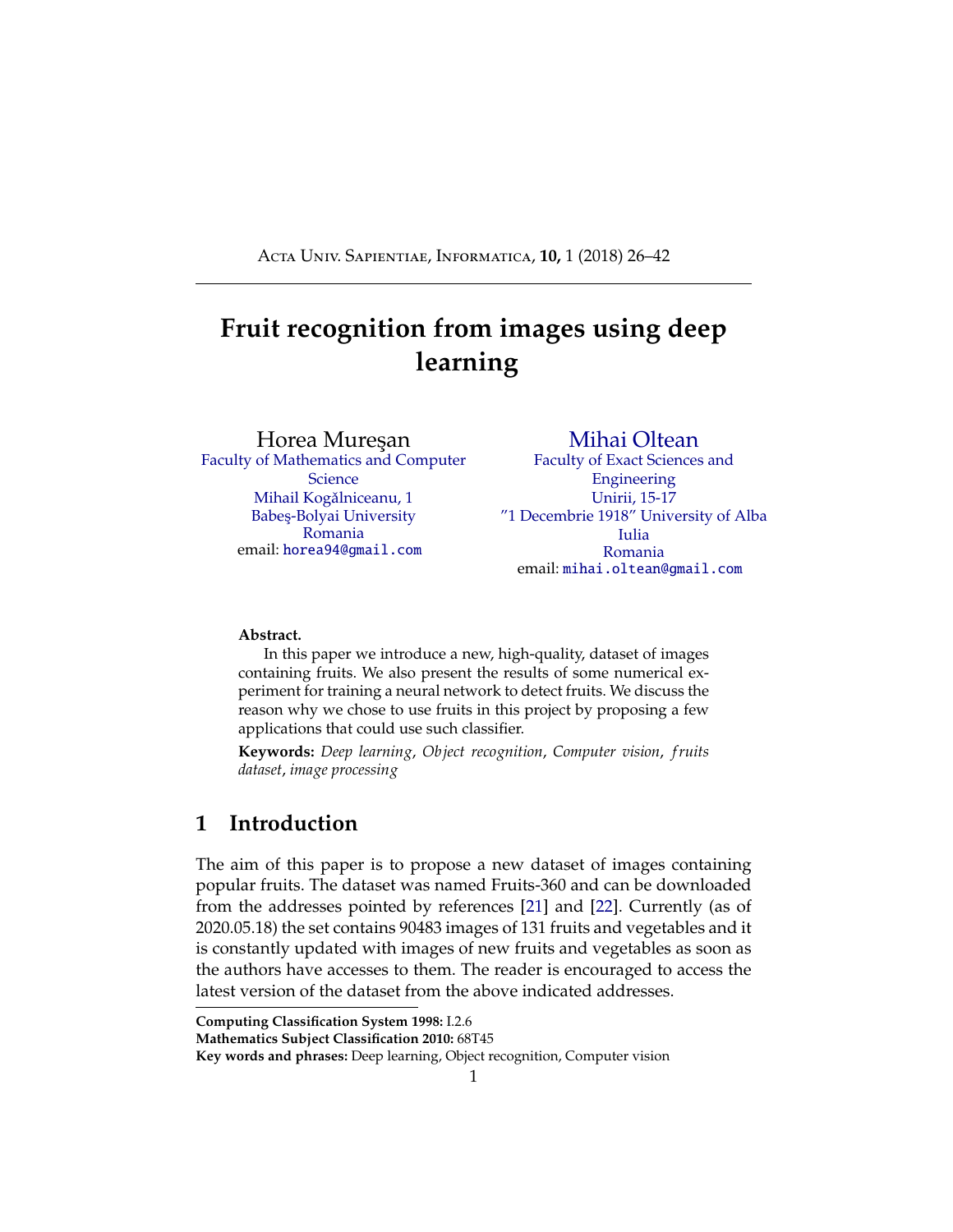<span id="page-9-1"></span>you have too similar objects (a red cherry looks very similar to a red apple in small images). Our future plan is to work with even larger images, but this will require much more longer training times.

To understand the complexity of background-removal process we have depicted in Figure [1](#page-8-0) a fruit with its original background and after the background was removed and the fruit was scaled down to 100 x 100 pixels.

The resulted dataset has 90380 images of fruits and vegetables spread across 131 labels. Each image contains a single fruit or vegetable. Separately, the dataset contains another 103 images of multiple fruits. The data set is available on GitHub [\[21\]](#page-36-0) and Kaggle [\[22\]](#page-36-1). The labels and the number of images for training are given in Table [1.](#page-9-0)

> <span id="page-9-0"></span>Table 1: Number of images for each fruit. There are multiple varieties of apples each of them being considered as a separate object. We did not find the scientific/popular name for each apple so we labeled with digits (e.g. apple red 1, apple red 2 etc).

| Label                      | Number of training images | Number of test images  |
|----------------------------|---------------------------|------------------------|
| Apple Braeburn             | 492                       | 164                    |
| Apple Crimson Snow         | 444                       | 148                    |
| Apple Golden 1             | 480                       | 160                    |
| Apple Golden 2             | 492                       | 164                    |
| Apple Golden 3             | 481                       | 161                    |
| <b>Apple Granny Smith</b>  | 492                       | 164                    |
| <b>Apple Pink Lady</b>     | 456                       | 152                    |
| Apple Red 1                | 492                       | 164                    |
| Apple Red 2                | 492                       | 164                    |
| Apple Red 3                | 429                       | 144                    |
| <b>Apple Red Delicious</b> | 490                       | 166                    |
| Apple Red Yellow 1         | 492                       | 164                    |
| Apple Red Yellow 2         | 672                       | 219                    |
| Apricot                    | 492                       | 164                    |
| Avocado                    | 427                       | 143                    |
| Avocado ripe               | 491                       | 166                    |
| Banana                     | 490                       | 166                    |
|                            |                           | Continued on next page |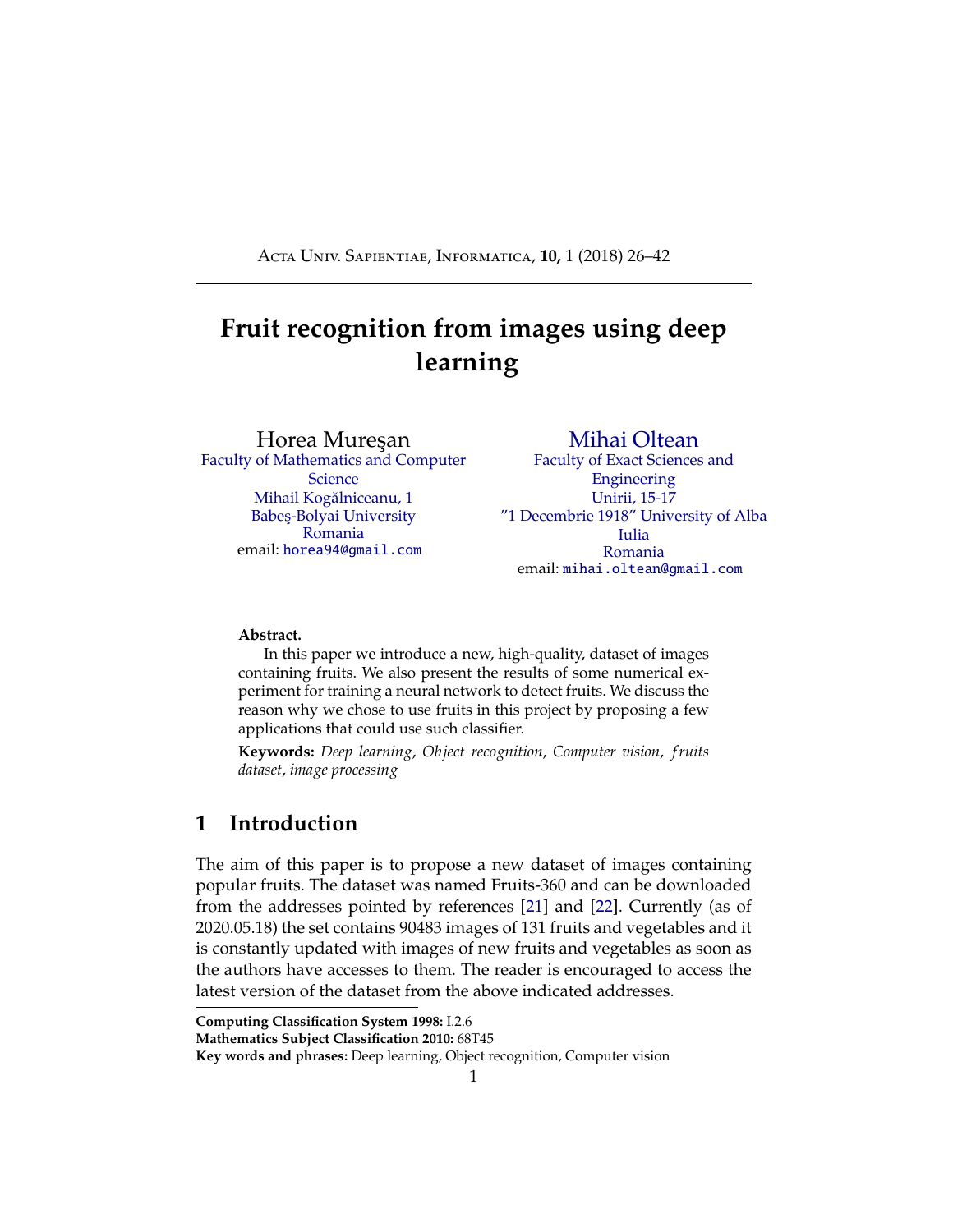| Label                     | Number of training images | Number of test images  |
|---------------------------|---------------------------|------------------------|
| <b>Banana Lady Finger</b> | 450                       | 152                    |
| Banana Red                | 490                       | 166                    |
| Beetroot                  | 450                       | 150                    |
| Blueberry                 | 462                       | 154                    |
| Cactus fruit              | 490                       | 166                    |
| Cantaloupe 1              | $\overline{492}$          | 164                    |
| Cantaloupe 2              | $\frac{492}{3}$           | 164                    |
| Carambula                 | 490                       | 166                    |
| Cauliflower               | $\overline{702}$          | 234                    |
| Cherry 1                  | 492                       | 164                    |
| Cherry 2                  | 738                       | 246                    |
| Cherry Rainier            | 738                       | 246                    |
| <b>Cherry Wax Black</b>   | 492                       | 164                    |
| Cherry Wax Red            | 492                       | 164                    |
| Cherry Wax Yellow         | 492                       | 164                    |
| Chestnut                  | 450                       | 153                    |
| Clementine                | 490                       | 166                    |
| Cocos                     | 490                       | 166                    |
| Corn                      | 450                       | 150                    |
| Corn Husk                 | 462                       | 154                    |
| Cucumber Ripe             | 392                       | 130                    |
| <b>Cucumber Ripe 2</b>    | 468                       | 156                    |
| Dates                     | 490                       | 166                    |
| Eggplant                  | 468                       | 156                    |
| Fig                       | $\overline{702}$          | 234                    |
| <b>Ginger Root</b>        | 297                       | 99                     |
| Granadilla                | 490                       | 166                    |
| Grape Blue                | 984                       | 328                    |
| Grape Pink                | 492                       | 164                    |
| Grape White               | 490                       | 166                    |
| <b>Grape White 2</b>      | 490                       | 166                    |
| Grape White 3             | 492                       | 164                    |
| <b>Grape White 4</b>      | 471                       | 158                    |
| Grapefruit Pink           | 490                       | 166                    |
|                           |                           | Continued on next page |

**Table 1 – continued from previous page**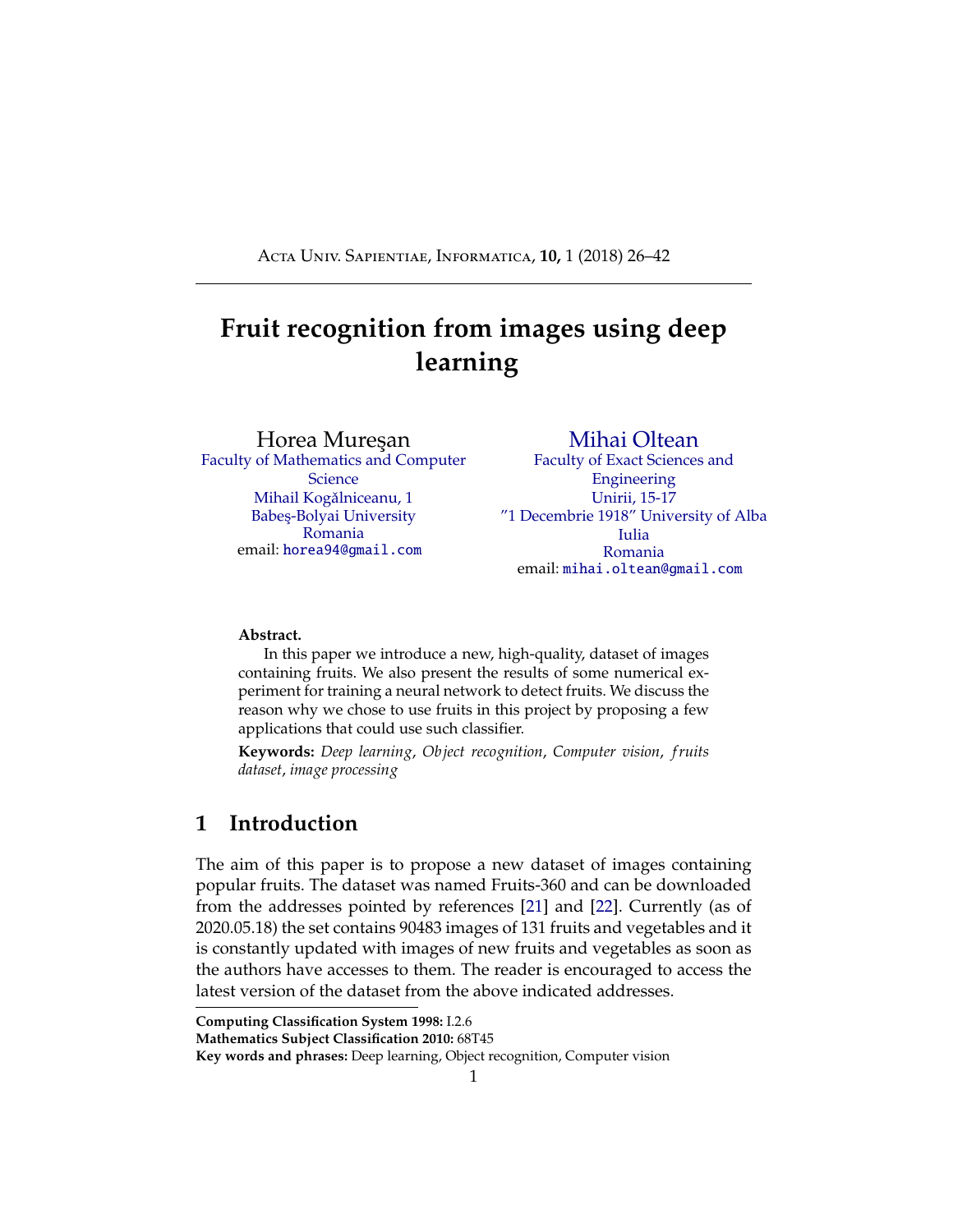| Label                   | Number of training images | Number of test images  |
|-------------------------|---------------------------|------------------------|
| <b>Grapefruit White</b> | 492                       | 164                    |
| Guava                   | 490                       | 166                    |
| Hazelnut                | 464                       | 157                    |
| Huckleberry             | 490                       | 166                    |
| Kaki                    | 490                       | 166                    |
| Kiwi                    | 466                       | 156                    |
| Kohlrabi                | 471                       | 157                    |
| Kumquats                | 490                       | 166                    |
| Lemon                   | 492                       | 164                    |
| Lemon Meyer             | 490                       | 166                    |
| Limes                   | 490                       | 166                    |
| Lychee                  | 490                       | 166                    |
| Mandarine               | 490                       | 166                    |
| Mango                   | 490                       | 166                    |
| Mango Red               | 426                       | 142                    |
| Mangostan               | 300                       | 102                    |
| Maracuja                | 490                       | 166                    |
| Melon Piel de Sapo      | 738                       | 246                    |
| Mulberry                | 492                       | 164                    |
| Nectarine               | 492                       | 164                    |
| Nectarine Flat          | 480                       | 160                    |
| <b>Nut Forest</b>       | 654                       | $\overline{218}$       |
| Nut Pecan               | $\overline{534}$          | 178                    |
| <b>Onion Red</b>        | 450                       | 150                    |
| <b>Onion Red Peeled</b> | 445                       | 155                    |
| <b>Onion White</b>      | 438                       | 146                    |
| Orange                  | 479                       | 160                    |
| Papaya                  | 492                       | 164                    |
| <b>Passion Fruit</b>    | 490                       | 166                    |
| Peach                   | 492                       | 164                    |
| Peach <sub>2</sub>      | 738                       | 246                    |
| Peach Flat              | 492                       | 164                    |
| Pear                    | 492                       | 164                    |
| Pear <sub>2</sub>       | 696                       | 232                    |
|                         |                           | Continued on next page |

**Table 1 – continued from previous page**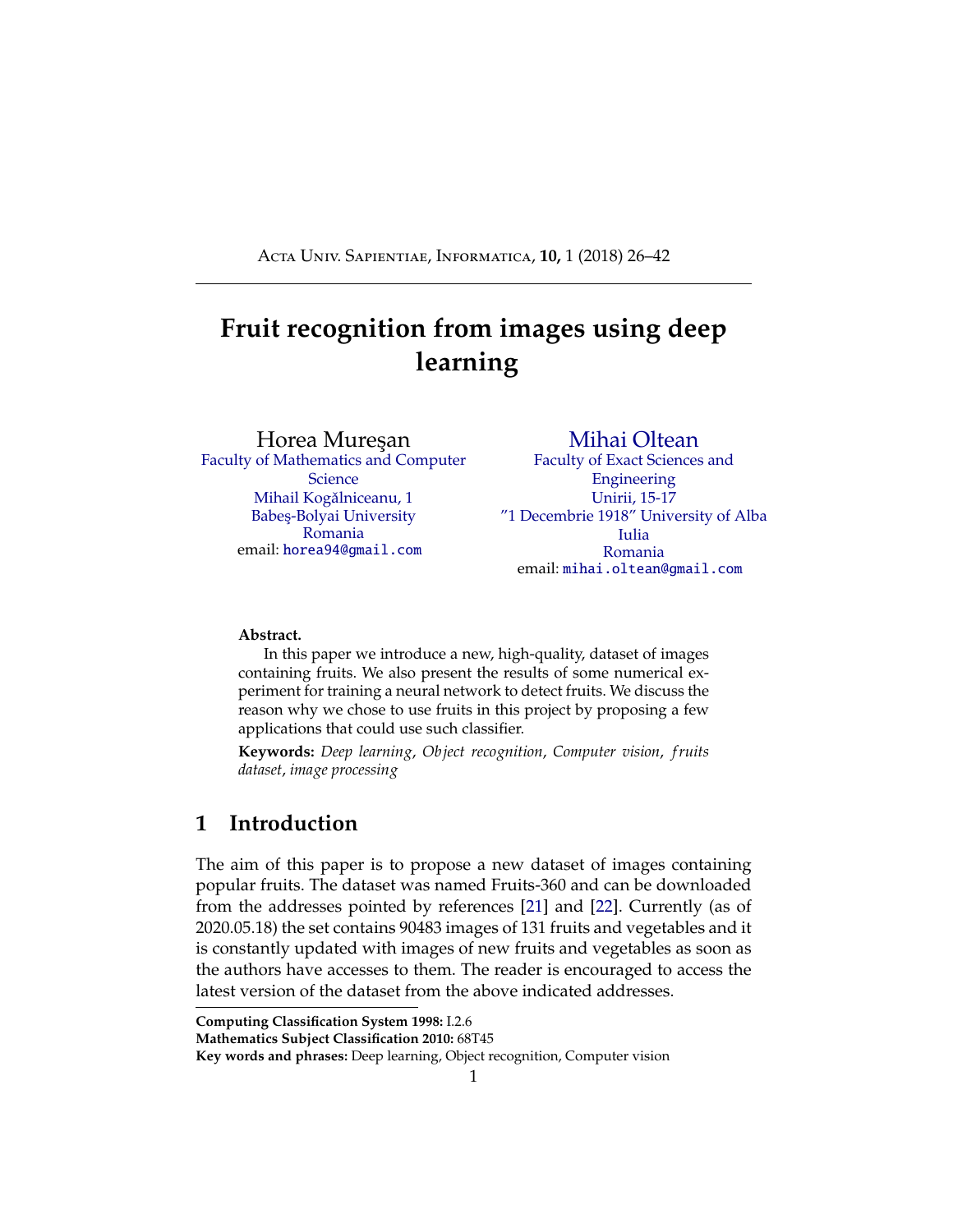| Label                   | $\cdots$ $\cdots$ $\cdots$ $\cdots$<br>Number of training images | Number of test images  |
|-------------------------|------------------------------------------------------------------|------------------------|
| Pear Abate              | 490                                                              | 166                    |
| Pear Forelle            | $\overline{702}$                                                 | 234                    |
| Pear Kaiser             | 300                                                              | $\overline{102}$       |
| Pear Monster            | 490                                                              | 166                    |
| Pear Red                | 666                                                              | 222                    |
| Pear Stone              | $\overline{711}$                                                 | 237                    |
| Pear Williams           | 490                                                              | 166                    |
| Pepino                  | 490                                                              | 166                    |
| Pepper Green            | 444                                                              | 148                    |
| Pepper Orange           | 702                                                              | 234                    |
| Pepper Red              | 666                                                              | $\overline{222}$       |
| Pepper Yellow           | 666                                                              | 222                    |
| Physalis                | 492                                                              | 164                    |
| Physalis with Husk      | 492                                                              | 164                    |
| Pineapple               | 490                                                              | 166                    |
| Pineapple Mini          | 493                                                              | $\overline{163}$       |
| Pitahaya Red            | 490                                                              | 166                    |
| Plum                    | 447                                                              | 151                    |
| Plum <sub>2</sub>       | 420                                                              | $\overline{142}$       |
| Plum <sub>3</sub>       | 900                                                              | $\overline{304}$       |
| Pomegranate             | 492                                                              | 164                    |
| <b>Pomelo Sweetie</b>   | 450                                                              | 153                    |
| Potato Red              | 450                                                              | 150                    |
| Potato Red Washed       | 453                                                              | 151                    |
| Potato Sweet            | 450                                                              | 150                    |
| Potato White            | 450                                                              | 150                    |
| Quince                  | 490                                                              | 166                    |
| Rambutan                | 492                                                              | 164                    |
| Raspberry               | 490                                                              | 166                    |
| Redcurrant              | 492                                                              | 164                    |
| <b>Salak</b>            | 490                                                              | $\overline{162}$       |
| Strawberry              | 492                                                              | 164                    |
| <b>Strawberry Wedge</b> | 738                                                              | $\overline{246}$       |
| Tamarillo               | 490                                                              | 166                    |
|                         |                                                                  | Continued on next page |

**Table 1 – continued from previous page**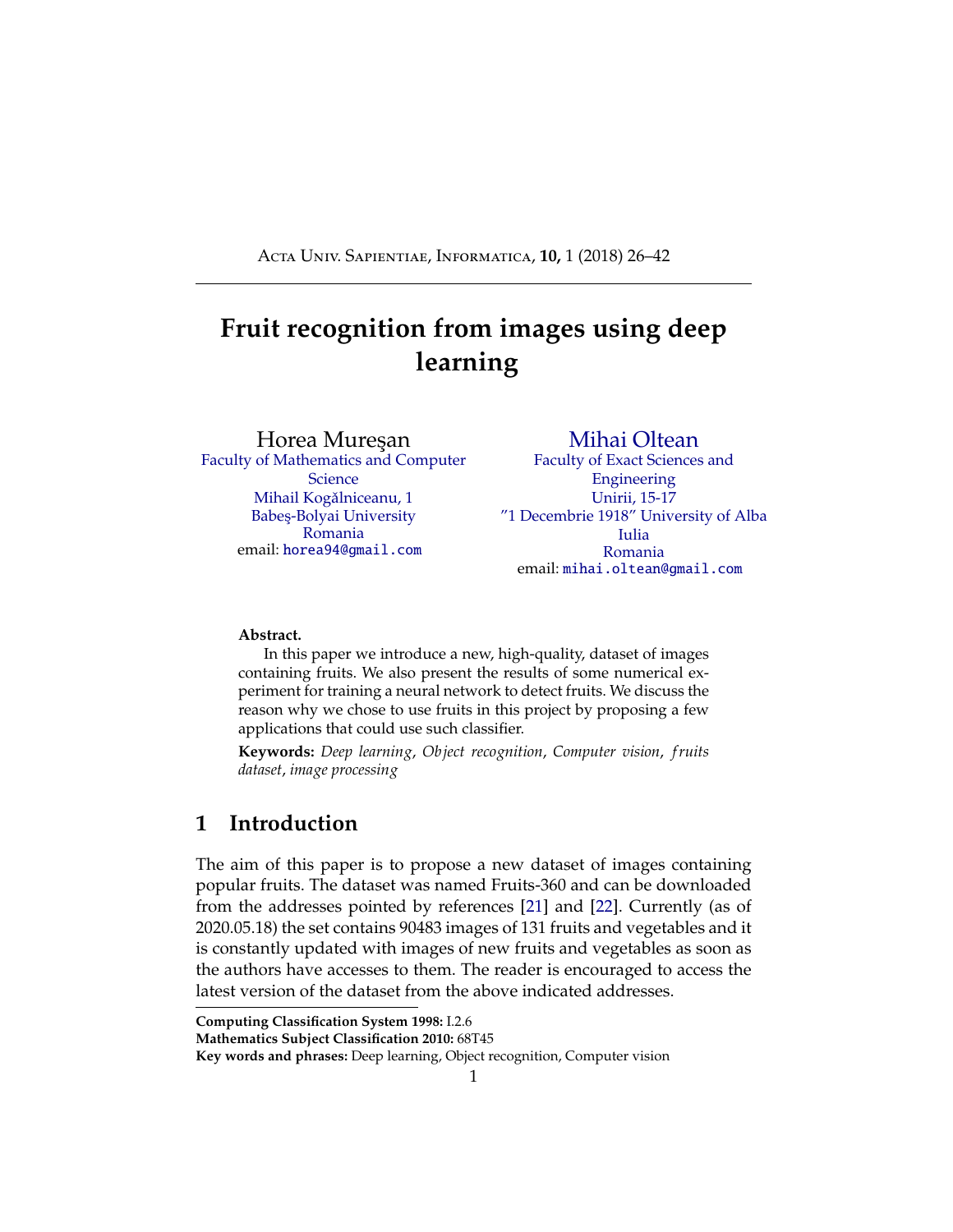| Label              | Number of training images | Number of test images |
|--------------------|---------------------------|-----------------------|
| Tangelo            | 490                       | 166                   |
| Tomato 1           | 738                       | 246                   |
| Tomato 2           | 672                       | 225                   |
| Tomato 3           | 738                       | 246                   |
| Tomato 4           | 479                       | 160                   |
| Tomato Cherry Red  | 492                       | 164                   |
| Tomato Heart       | 684                       | 228                   |
| Tomato Maroon      | 367                       | 127                   |
| Tomato not Ripened | 474                       | 158                   |
| Tomato Yellow      | 459                       | 153                   |
| Walnut             | 735                       | 249                   |
| Watermelon         | 475                       | 157                   |

**Table 1 – continued from previous page**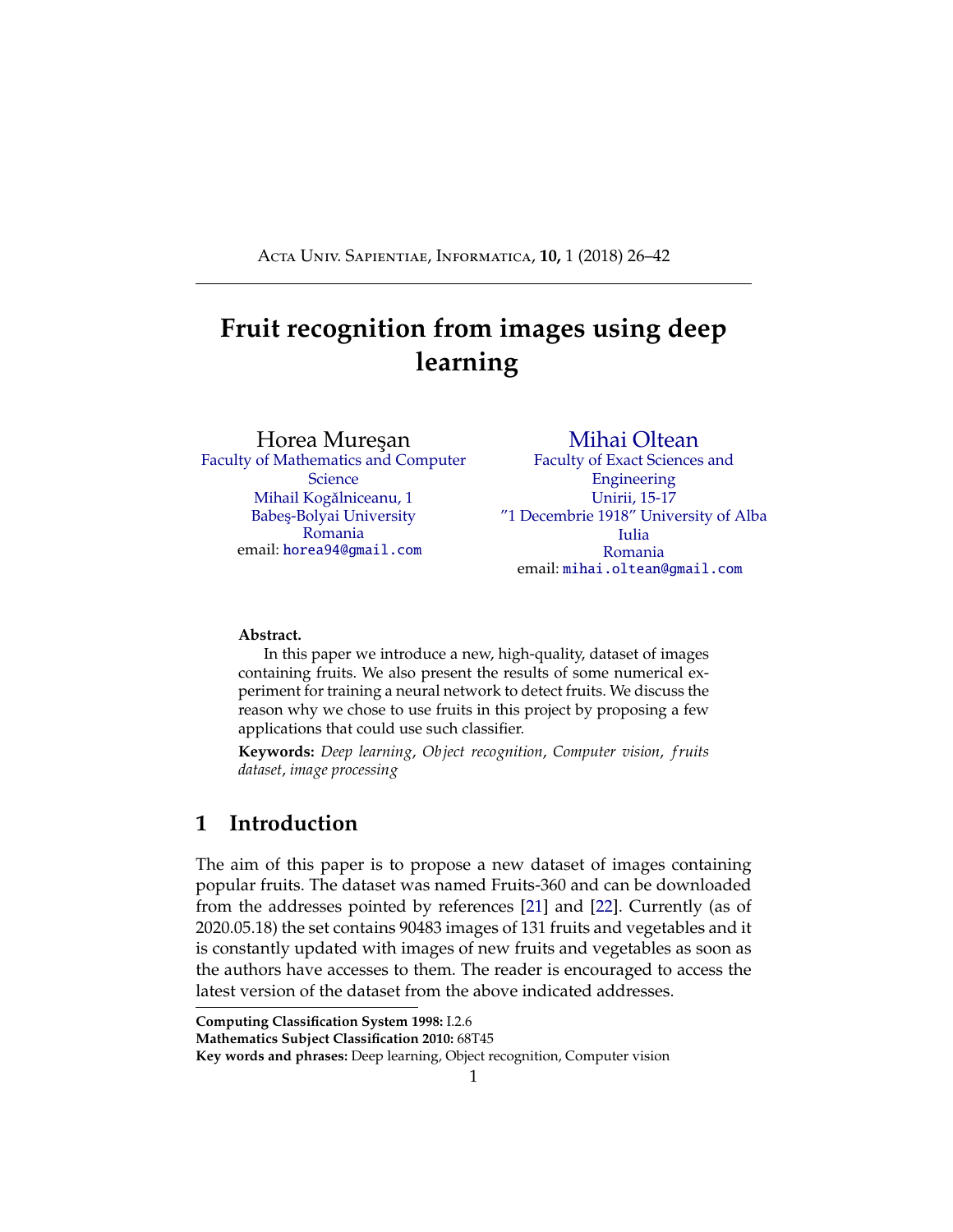# <span id="page-14-0"></span>**5 TensorFlow library**

For the purpose of implementing, training and testing the network described in this paper we used the TensorFlow library [\[33\]](#page-37-1). This is an open source framework for machine learning created by Google for numerical computation using data flow graphs. Nodes in the graph represent mathematical operations, while the graph edges represent the multidimensional data arrays called tensors.

The main components in a TensorFlow system are the client, which uses the Session interface to communicate with the master, and one or more worker processes, with each worker process responsible for arbitrating access to one or more computational devices (such as CPU cores or GPU cards) and for executing graph nodes on those devices as instructed by the master.

TensorFlow o ers some powerful features such as: it allows computation mapping to multiple machines, unlike most other similar frameworks; it has built in support for automatic gradient computation; it can partially execute subgraphs of the entire graph and it can add constraints to devices, like placing nodes on devices of a certain type, ensure that two or more objects are placed in the same space etc.

Starting with version 2.0, TensorFlow includes the features of the Keras framework[\[12\]](#page-36-13). Keras provides wrappers over the operations implemented in TensorFlow, greatly simplifying calls, and reducing the overall amount of code required to train and test a model.

TensorFlow is used in several projects, such as the Inception Image Classification Model [\[32\]](#page-37-12). This project introduced a state of the art network for classification and detection in the ImageNet Large-Scale Visual Recognition Challenge 2014. In this project the usage of the computing resources is improved by adjusting the network width and depth while keeping the computational budget constant[\[32\]](#page-37-12).

Another project that employs the TensorFlow framework is DeepSpeech, developed by Mozilla. It is an open source Speech-To-Text engine based on Baidu's Deep Speech architecture [\[9\]](#page-35-9). The architecture is a state of the art recognition system developed using end-to-end deep learning. It is simpler that other architectures and does not need hand designed components for background noise, reverberation or speaker variation.

We will present the most important utilized methods and data types from TensorFlow together with a short description for each of them.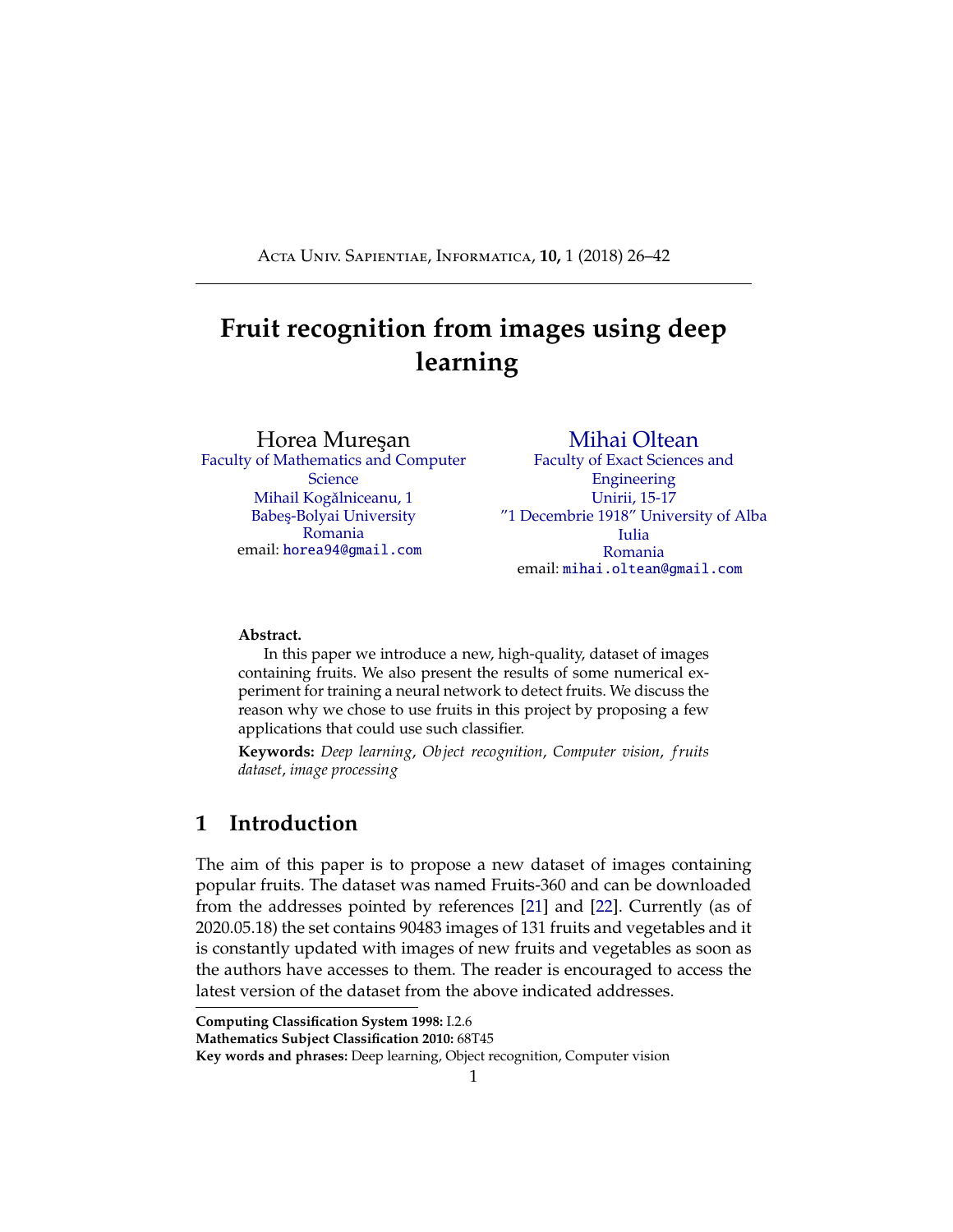A convolutional layer is defined like this:

```
1 Conv2D(
2 no_filters ,
3 filter_size ,
4 strides ,
5 padding ,
6 name=None
\frac{7}{2} )
```
Computes a 2D convolution over the input of shape [*batch, in height, in width, in channels*] and a kernel tensor of shape [*filter height, filter width*]. This op performs the following:

Flattens the filter to a 2-D matrix with shape [*filter height \* filter width \* in channels, output channels*].

Extracts image patches from the input tensor to form a virtual tensor of shape [*batch, out height, out width, filter height \* filter width \* in channels*].

For each patch, right-multiplies the filter matrix and the image patch vector.

If padding is set to "same", the input is 0-padded so that the output keeps the same height and width; else, if the padding is set to "valid", the input is not 0-padded, thus the output may be smaller across the width and height

```
1 MaxPooling2D(
2 filter_size ,
3 strides ,
4 padding ,
5 name=None
\begin{pmatrix} 6 & 1 \end{pmatrix}
```
Performs the max pooling operation on the input. *filter size*represents size of the window over which the max function is applied.*strides*represents the stride of the sliding window for each dimension of the input tensor. Similar to the Conv2D layer, the *padding* parameter can be "valid"' or "same".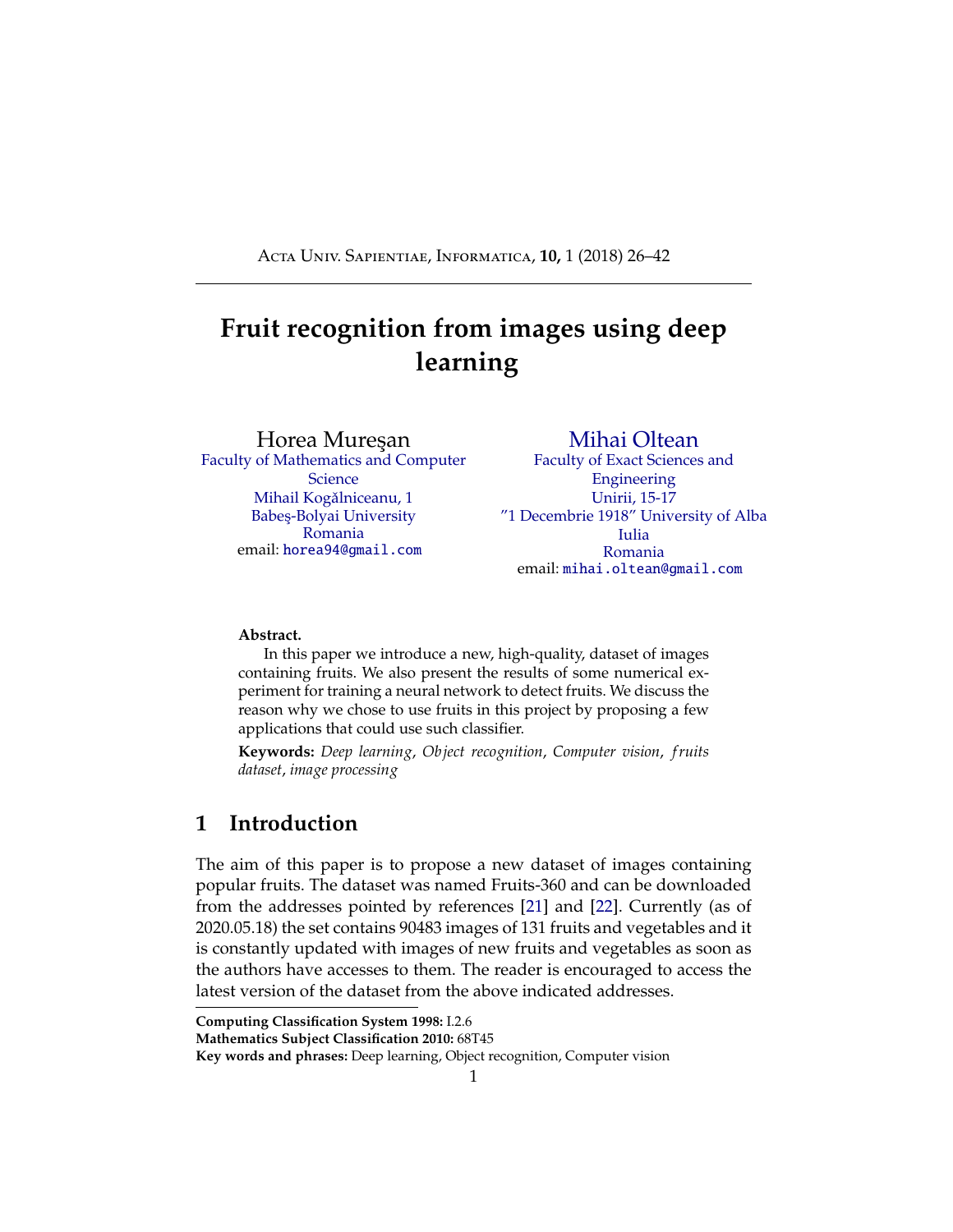```
1 Activation (
2 operation ,
3 name=None
4 )
```
Computes the specified activation function given by the *operation*. We are using in this project the rectified linear operation - max(features, 0).

```
1 Dropout (
2 prob.
3 name=None
4 )
```
Randomly sets input values to 0 with probability *prob*. The method scales the non zero values by 1 / *1 - prob* in order to preserve the sum of the elements.

# **6 The structure of the neural network used in experiments**

For this project we used a convolutional neural network. As previously described this type of network makes use of convolutional layers, pooling layers, ReLU layers, fully connected layers and loss layers. In a typical CNN architecture, each convolutional layer is followed by a Rectified Linear Unit (ReLU) layer, then a Pooling layer then one or more convolutional layer and finally one or more fully connected layer.

Note again that a characteristic that sets apart the CNN from a regular neural network is taking into account the structure of the images while processing them. A regular neural network converts the input in a one dimensional array which makes the trained classifier less sensitive to positional changes.

The input that we used consists of standard RGB images of size 100 x 100 pixels.

The neural network that we used in this project has the structure given in Table [2.](#page-17-0)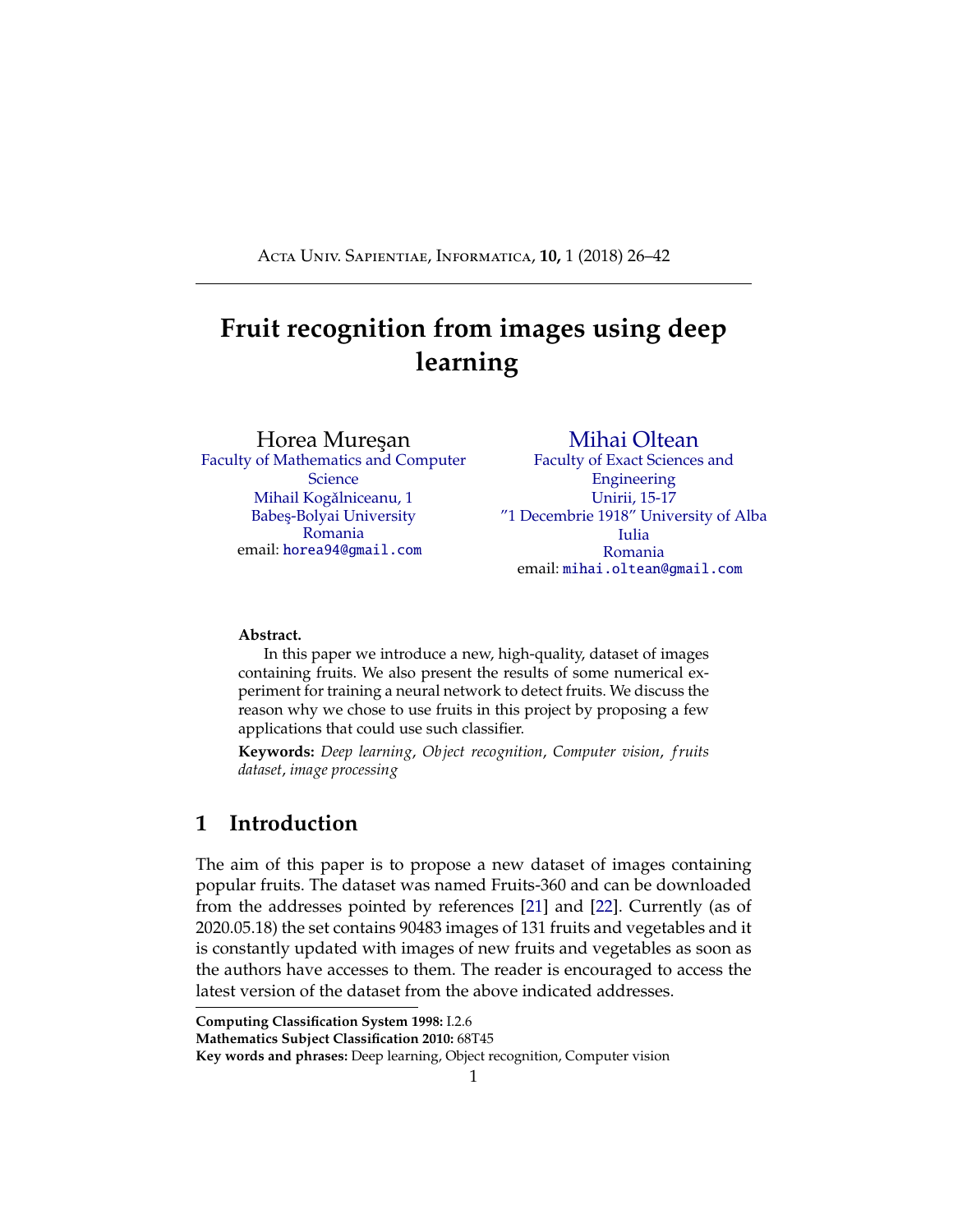| Layer type      | <b>Dimensions</b>        | Output |
|-----------------|--------------------------|--------|
| Convolutional   | $5 \times 5 \times 4$    | 16     |
| Max pooling     | $2 \times 2$ - Stride: 2 |        |
| Convolutional   | $5 \times 5 \times 16$   | 32     |
| Max pooling     | $2 \times 2$ - Stride: 2 |        |
| Convolutional   | $5 \times 5 \times 32$   | 64     |
| Max pooling     | $2 \times 2$ - Stride: 2 |        |
| Convolutional   | $5 \times 5 \times 64$   | 128    |
| Max pooling     | $2 \times 2$ - Stride: 2 |        |
| Fully connected | $5 \times 5 \times 128$  | 1024   |
| Fully connected | 1024                     | 256    |
| Softmax         | 256                      | 131    |

<span id="page-17-0"></span>Table 2: The structure of the neural network used in this paper.

A visual representation of the neural network used is given in Figure [2.](#page-18-0)

The first layer (Convolution #1) is a convolutional layer which applies 16  $5 \times 5$  filters. On this layer we apply max pooling with a filter of shape 2 x 2 with stride 2 which specifies that the pooled regions do not overlap (Max-Pool #1). This also reduces the width and height to 50 pixels each.

The second convolutional (Convolution #2) layer applies  $32.5 \times 5$ filters which outputs 32 activation maps. We apply on this layer the same kind of max pooling(Max-Pool #2) as on the first layer, shape 2 x 2 and stride 2.

The third convolutional (Convolution #3) layer applies  $64.5 \times 5$  filters. Following is another max pool layer(Max-Pool #3) of shape 2 x 2 and stride 2.

The fourth convolutional (Convolution #4) layer applies  $128.5 \times 5$ filters after which we apply a final max pool layer (Max-Pool #4).

Because of the four max pooling layers, the dimensions of the representation have each been reduced by a factor of 16, therefore the fifth layer, which is a fully connected layer(Fully Connected #1), has 7 x 7 x 16 inputs.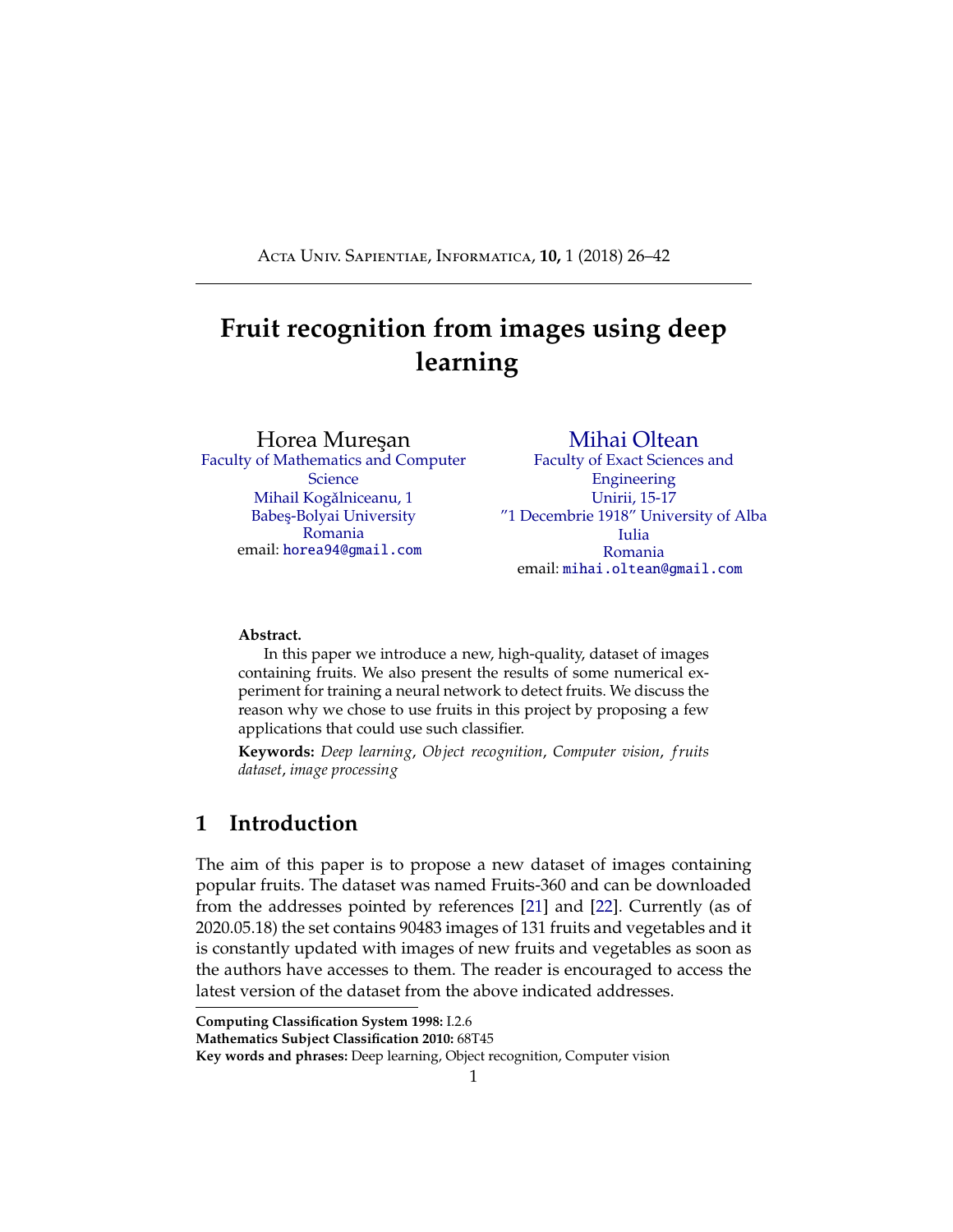<span id="page-18-0"></span>

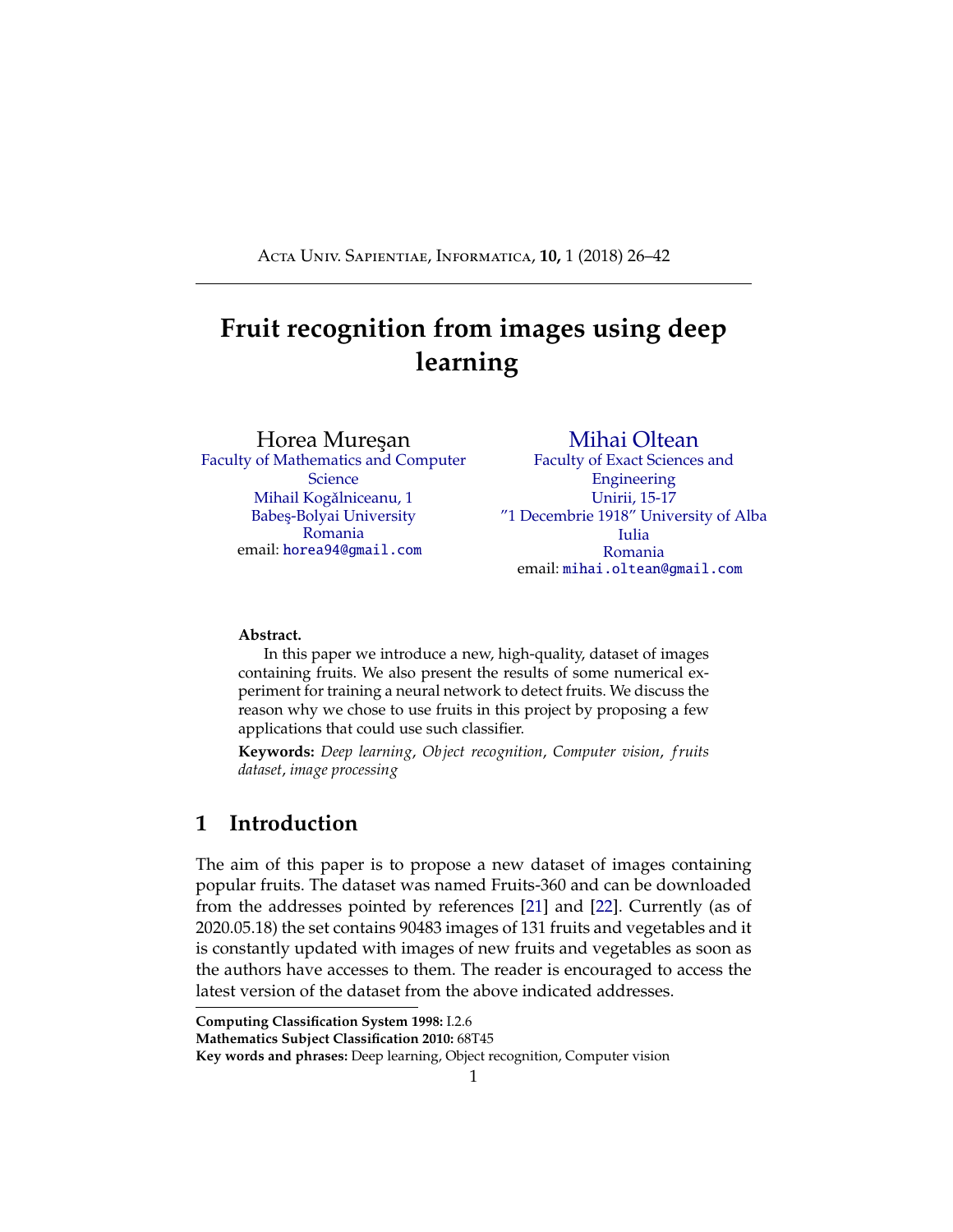This layer feeds into another fully connected layer (Fully Connected #2) with 1024 inputs and 256 outputs.

The last layer is a softmax loss layer (Softmax) with 256 inputs. The number of outputs is equal to the number of classes.

We present a short scheme containing the flow of the the training process:

```
1 epochs = 25
2
3 read_images(images)
4 apply_random_vertical_horizontal_flips(images)
5 apply_random_hue_saturation_changes(images)
     6 convert_to_hsv(images)
7 add_grayscale_layer(images)
8
9 define_network_structure(network)
10
11 for i in range(1, epochs):
12 train_network(network)
13 test_network(network)
```
# **7 Numerical experiments**

For the experiments we used the 90380 images split in 2 parts: training set - which consists of 67692 images of fruits and testing set - which is made of 22688 images. The other 103 images with multiple fruits were not used in the training and testing of the network.

Using an *ImageDataGenerator*, from the *tensor flow*.*keras*.*preprocessing*.*image* package, we provide randomized input to the network. This object manages the image loading, batch generation and can perform augmentation such as vertical and horizontal flips.

We ran multiple scenarios in which the neural network was trained using di erent levels of data augmentation and preprocessing:

convert the input RGB images to grayscale

keep the input images in the RGB colorspace

convert the input RGB images to the HSV colorspace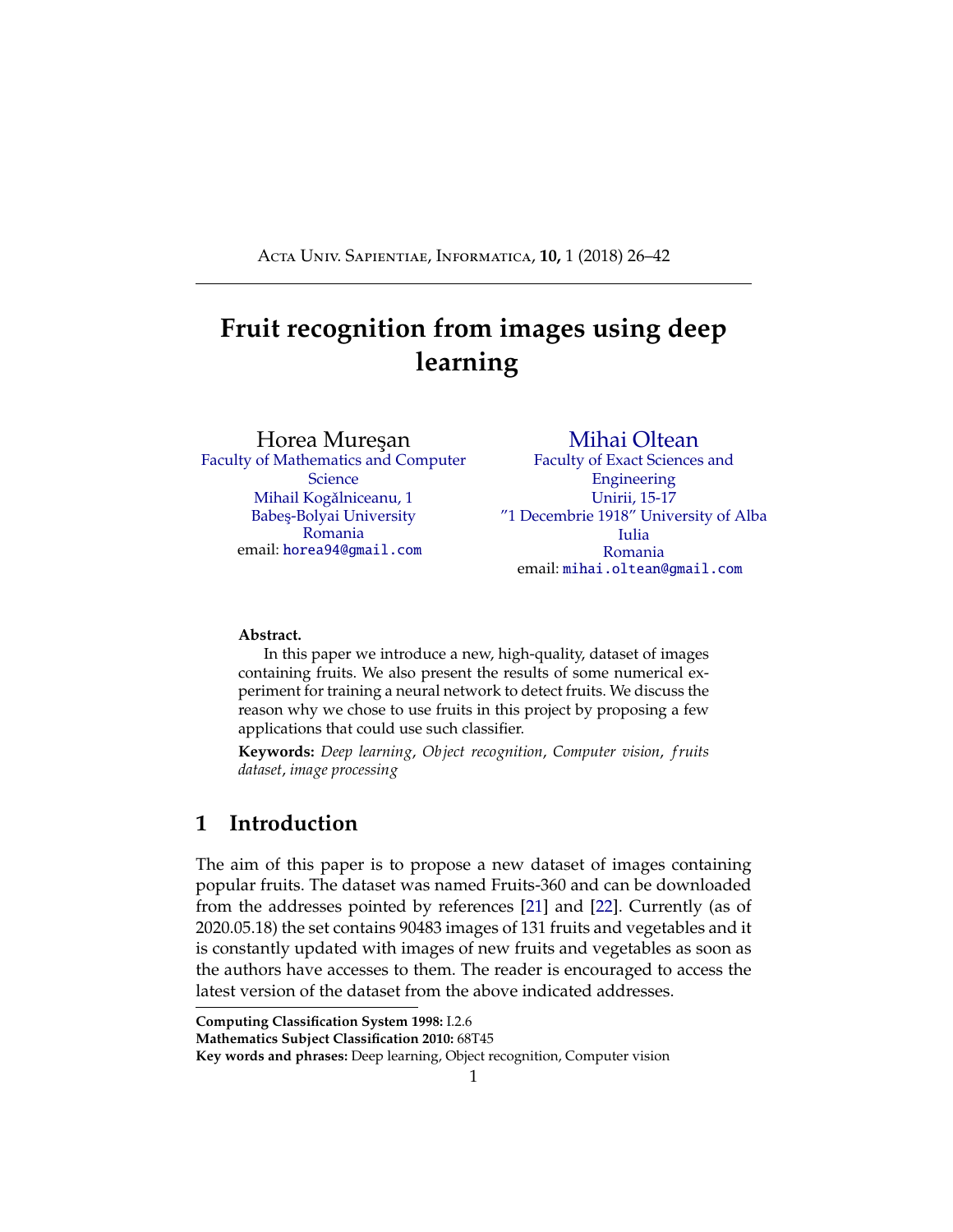convert the input RGB images to the HSV colorspace and to grayscale and merge them

apply random hue and saturation changes on the input RGB images, randomly flip them horizontally and vertically, then convert them to the HSV colorspace and to grayscale and merge them

For each scenario we used the previously described neural network which was trained for 25 epochs with batches of 50 images selected at random from the training set. Every epoch we calculated the accuracy using cross-validation. For testing we ran the trained network on the test set. The results for each case are presented in Table [3.](#page-20-0) All models achieved very high accuracy on the training dataset(99.98% or above). The model trained with only RGB images obtained the best performance on the test set. A potential explanation why the model trained on augmented data performed worse than the RGB one is that the training and test images were taken into identical lighting conditions and contain the same fruit. Thus, by augmenting the images, we are introducing variation in the training set that is not found in the test set. Conversely, training on the grayscale images produces a worse result because the conversion loses all features related to color. We further studied this problem by training and testing on just the apple classes of images. The results were similar, with high accuracy on the train data, but low accuracy on the test data.

| <b>Scenario</b>                  | <b>Accuracy on</b> | <b>Accuracy on</b> |
|----------------------------------|--------------------|--------------------|
|                                  | training set       | test set           |
| Grayscale                        | 100%               | 95.25%             |
| <b>RGB</b>                       | 100%               | 98.66%             |
| <b>HSV</b>                       | 99.99%             | 96.09%             |
| HSV + Grayscale                  | 99.99%             | 96.68%             |
| HSV + Grayscale + hue/saturation | 99.98%             | 96.44%             |
| $change + flips$                 |                    |                    |

<span id="page-20-0"></span>Table 3: Results of training the neural network on the fruits-360 dataset.

In order to determine the best network configuration for classifying the images in our dataset, we took multiple configurations, used the train set to train them and then calculated their accuracy on the test and training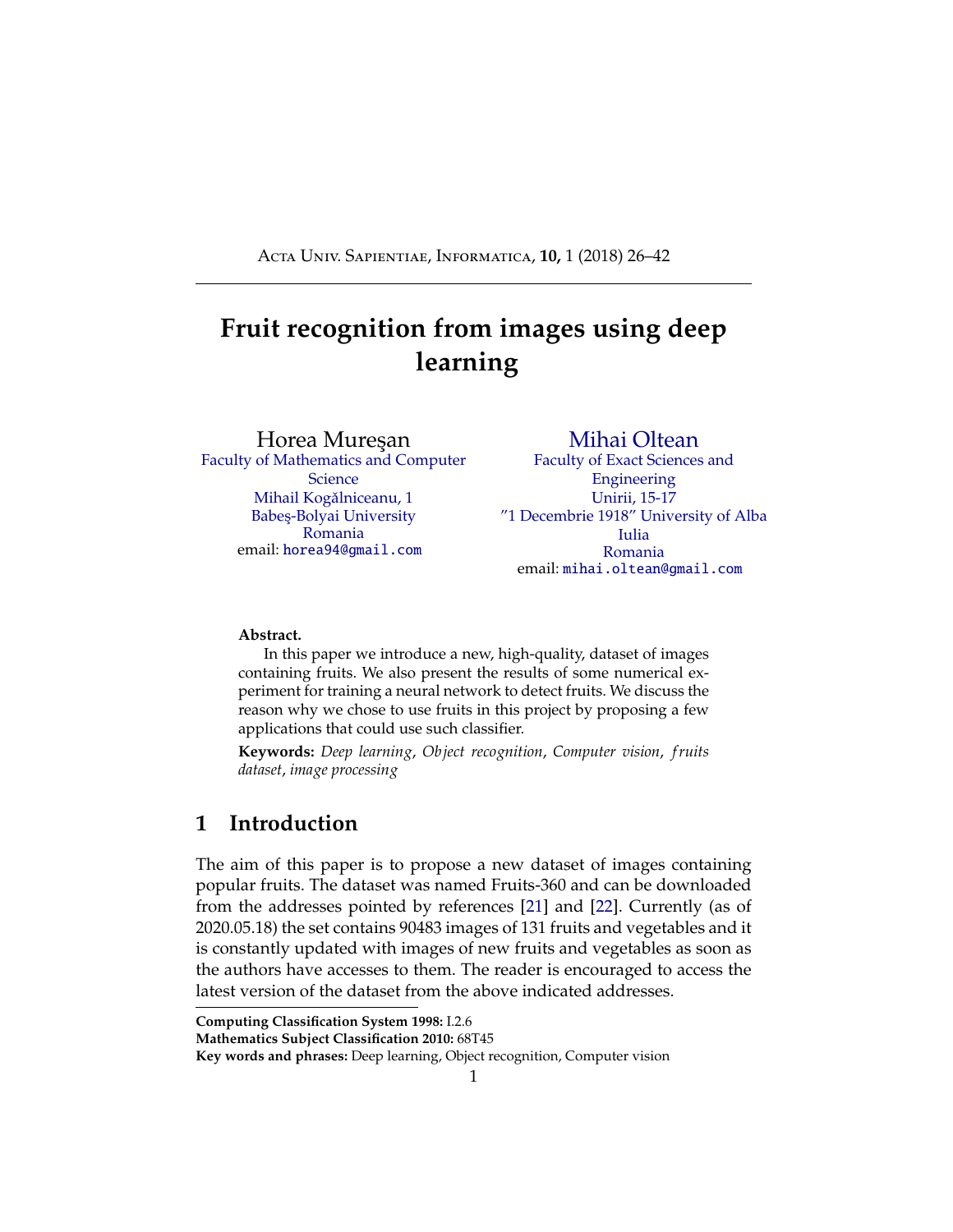<span id="page-21-0"></span>set. In Table [4](#page-21-0) we present the results.

Table 4: Results of training di erent network configurations on the fruits-360 dataset.

| Nr. | Configuration   |                          | Accuracy on | Accuracy     |             |
|-----|-----------------|--------------------------|-------------|--------------|-------------|
|     |                 |                          |             | training set | on test set |
|     | Convolutional   | $5 \times 5$             | 16          | 100%         | 98.66%      |
|     | Convolutional   | $5 \times 5$             | 32          |              |             |
| 1   | Convolutional   | $5 \times 5$             | 64          |              |             |
|     | Convolutional   | $5 \times 5$             | 128         |              |             |
|     | Fully connected |                          | 1024        |              |             |
|     | Fully connected | $\overline{a}$           | 256         |              |             |
| 2   | Convolutional   | $5 \times 5$             | 8           | 100%         | 98.34%      |
|     | Convolutional   | $5 \times 5$             | 32          |              |             |
|     | Convolutional   | $5 \times 5$             | 64          |              |             |
|     | Convolutional   | $5 \times 5$             | 128         |              |             |
|     | Fully connected |                          | 1024        |              |             |
|     | Fully connected | $\overline{\phantom{a}}$ | 256         |              |             |
|     | Convolutional   | $5 \times 5$             | 32          | 100%         | 98.41%      |
|     | Convolutional   | $5 \times 5$             | 32          |              |             |
| 3   | Convolutional   | $5 \times 5$             | 64          |              |             |
|     | Convolutional   | $5 \times 5$             | 128         |              |             |
|     | Fully connected |                          | 1024        |              |             |
|     | Fully connected |                          | 256         |              |             |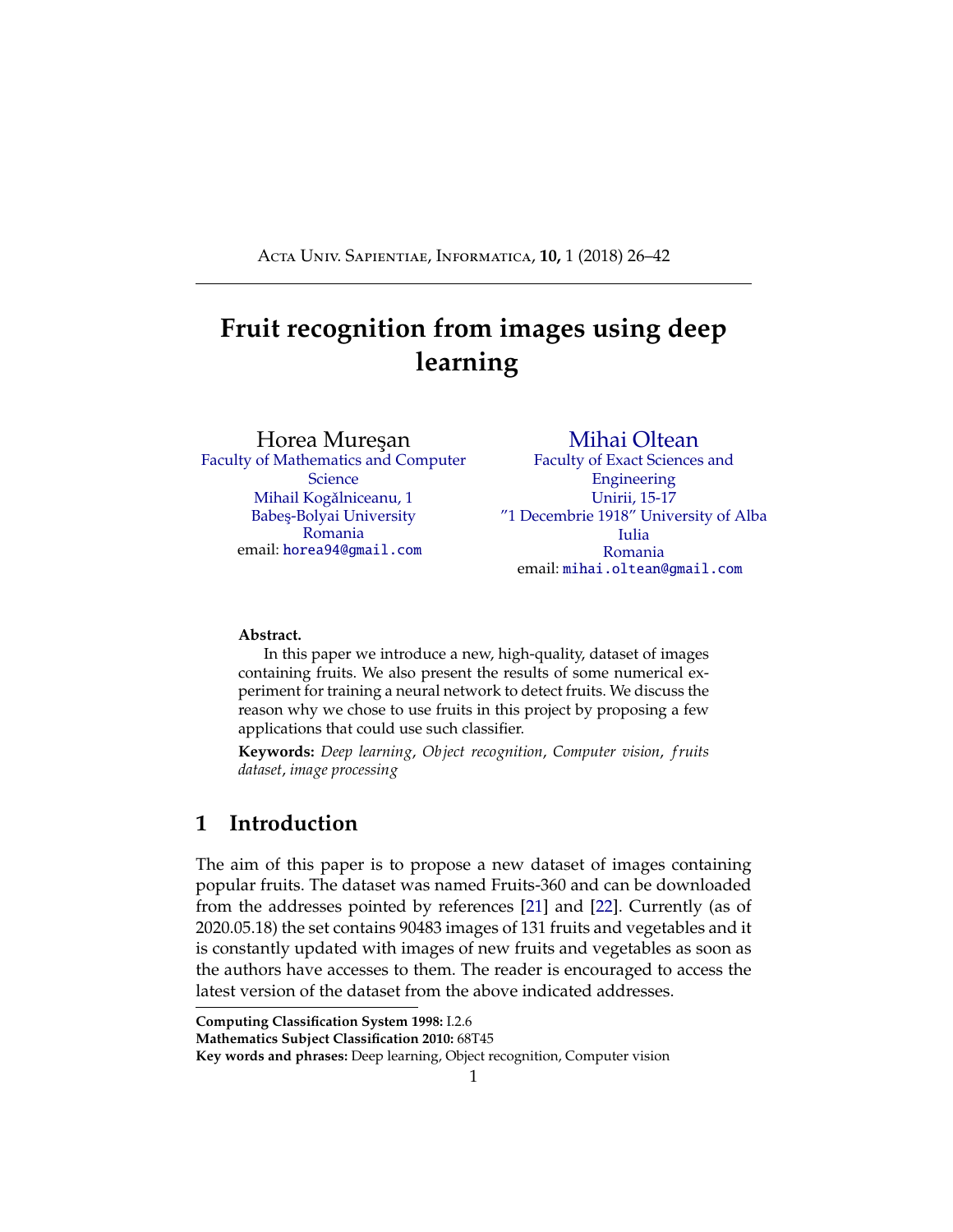| Nr.            | Configuration   |                         | <b>Accuracy on</b> | Accuracy     |             |
|----------------|-----------------|-------------------------|--------------------|--------------|-------------|
|                |                 |                         |                    | training set | on test set |
| $\overline{4}$ | Convolutional   | $5 \overline{\times 5}$ | 16                 | 100%         | 98.35%      |
|                | Convolutional   | $\overline{5\times 5}$  | $\overline{16}$    |              |             |
|                | Convolutional   | $\overline{5\times 5}$  | $\overline{64}$    |              |             |
|                | Convolutional   | 5x5                     | 128                |              |             |
|                | Fully connected |                         | 1024               |              |             |
|                | Fully connected |                         | 256                |              |             |
|                | Convolutional   | 5x5                     | $\overline{16}$    |              |             |
|                | Convolutional   | $\overline{5\times 5}$  | $\overline{64}$    |              |             |
| 5              | Convolutional   | $\overline{5\times 5}$  | $\overline{64}$    | 100%         | 98.53%      |
|                | Convolutional   | $\overline{5\times 5}$  | 128                |              |             |
|                | Fully connected |                         | 1024               |              |             |
|                | Fully connected |                         | 256                |              |             |
| 6              | Convolutional   | 5x5                     | 16                 | 100%         | 97.92%      |
|                | Convolutional   | $\overline{5\times 5}$  | $\overline{32}$    |              |             |
|                | Convolutional   | $\overline{5\times 5}$  | $\overline{32}$    |              |             |
|                | Convolutional   | $\overline{5\times 5}$  | 128                |              |             |
|                | Fully connected |                         | 1024               |              |             |
|                | Fully connected |                         | 256                |              |             |
|                | Convolutional   | $\overline{5} \times 5$ | $\overline{16}$    |              |             |
|                | Convolutional   | $\overline{5x5}$        | $\overline{32}$    |              | 97.84%      |
| 7              | Convolutional   | $5 \times 5$            | $\overline{128}$   | 100%         |             |
|                | Convolutional   | $\overline{5\times 5}$  | 128                |              |             |
|                | Fully connected |                         | 1024               |              |             |
|                | Fully connected |                         | 256                |              |             |
| 8              | Convolutional   | $5 \times 5$            | $\overline{16}$    |              | 97.95%      |
|                | Convolutional   | 5x5                     | 32                 | 100%         |             |
|                | Convolutional   | $\overline{5\times 5}$  | $\overline{64}$    |              |             |
|                | Convolutional   | $5 \times 5$            | $\overline{64}$    |              |             |
|                | Fully connected |                         | 1024               |              |             |
|                | Fully connected |                         | 256                |              |             |

Table 4: Results of training di erent network configurations on the fruits-360 dataset.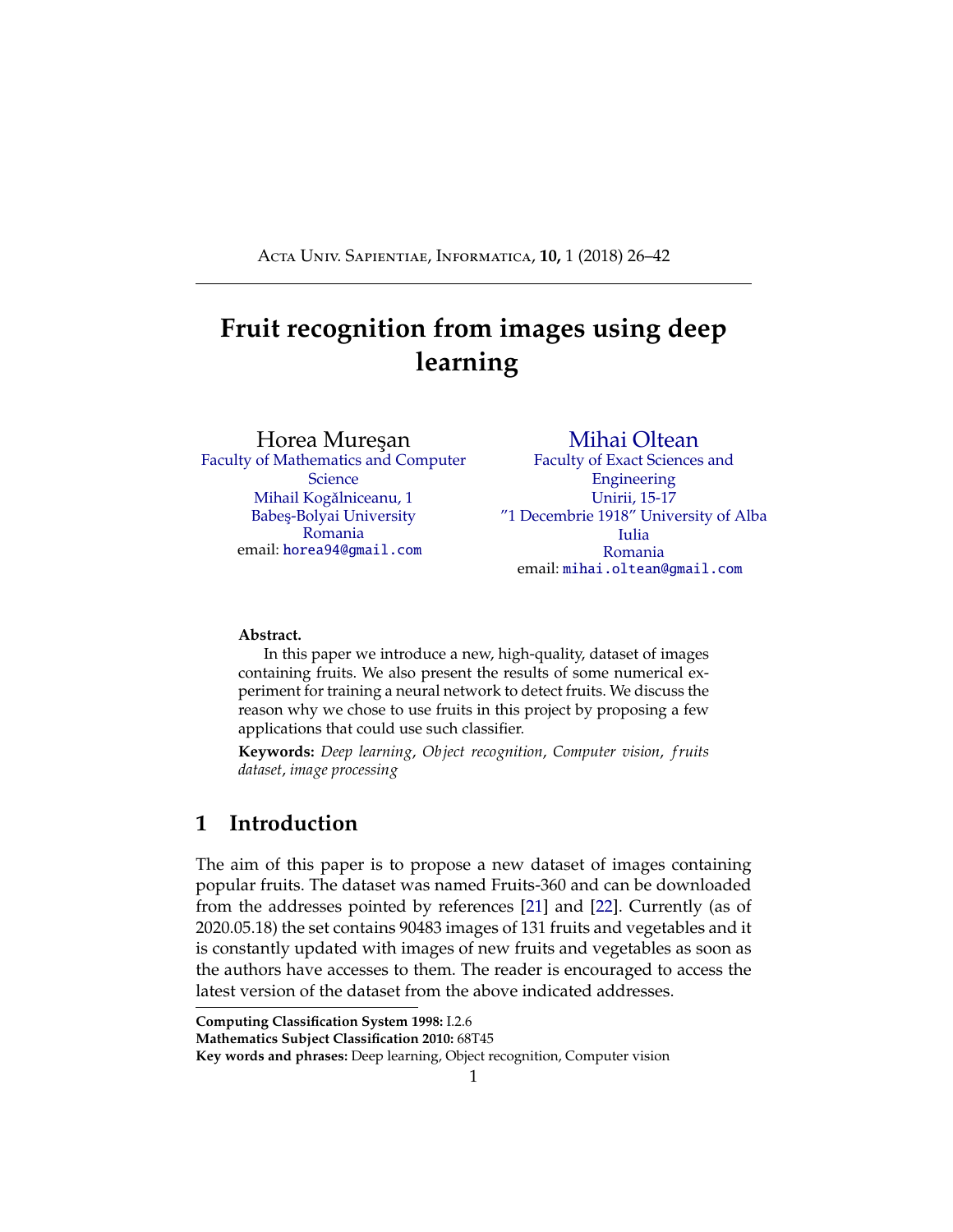| Nr. | Configuration   |              |      | Accuracy on  | Accuracy    |
|-----|-----------------|--------------|------|--------------|-------------|
|     |                 |              |      | training set | on test set |
|     | Convolutional   | $5 \times 5$ | 16   |              | 98.17%      |
|     | Convolutional   | $5 \times 5$ | 32   |              |             |
| 9   | Convolutional   | $5 \times 5$ | 64   | 100%         |             |
|     | Convolutional   | $5 \times 5$ | 128  |              |             |
|     | Fully connected |              | 512  |              |             |
|     | Fully connected |              | 256  |              |             |
|     | Convolutional   | $5 \times 5$ | 16   | 100%         | 98.25%      |
|     | Convolutional   | 5x5          | 32   |              |             |
| 10  | Convolutional   | $5 \times 5$ | 64   |              |             |
|     | Convolutional   | $5 \times 5$ | 128  |              |             |
|     | Fully connected |              | 1024 |              |             |
|     | Fully connected |              | 512  |              |             |

Table 4: Results of training di erent network configurations on the fruits-360 dataset.

From Table [4](#page-21-0) we can see that all the tested configurations obtained perfect accuracy over the training dataset. On the test dataset, the models' performance varied slightly, with configuration nr. 1 achieving the best accuracy. Configurations nr. 6, 7 and 8 were the only ones to achieve an accuracy below 98%.

The evolution of accuracy and loss during training is given in Figure [3.](#page-23-0) It can be seen that the training rapidly improves over the first 5 epochs (accuracy becomes greater than 90%). Afterwards, the improvements are small for the rest of the epochs.



<span id="page-23-0"></span>Figure 3: Accuracy and loss evolution over 25 training epochs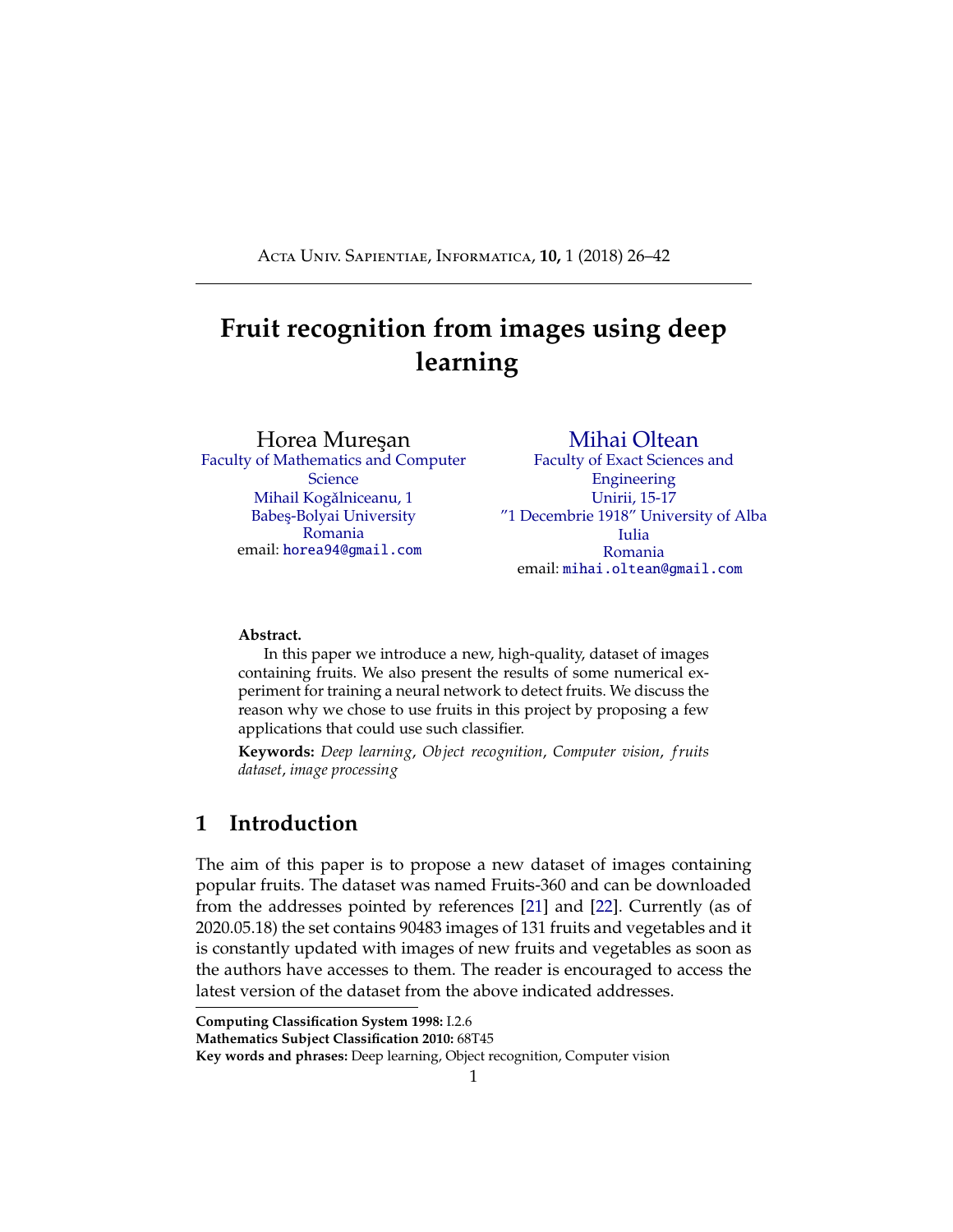<span id="page-24-0"></span>Some of the incorrectly classified images are given in Table [5.](#page-24-0)

Table 5: Some of the images that were classified incorrectly. On the top we have the correct class of the fruit and on the bottom we have the class (and its associated probability) that was assigned by the network.



# **8 Conclusions and further work**

We described a new and complex database of images with fruits. Also we made some numerical experiments by using TensorFlow library in order to classify the images according to their content.

From our point of view one of the main objectives for the future is to improve the accuracy of the neural network. This involves further experimenting with the structure of the network. Various tweaks and changes to any layers as well as the introduction of new layers can provide completely di erent results. Another option is to replace all layers with convolutional layers. This has been shown to provide some improvement over the networks that have fully connected layers in their structure. A consequence of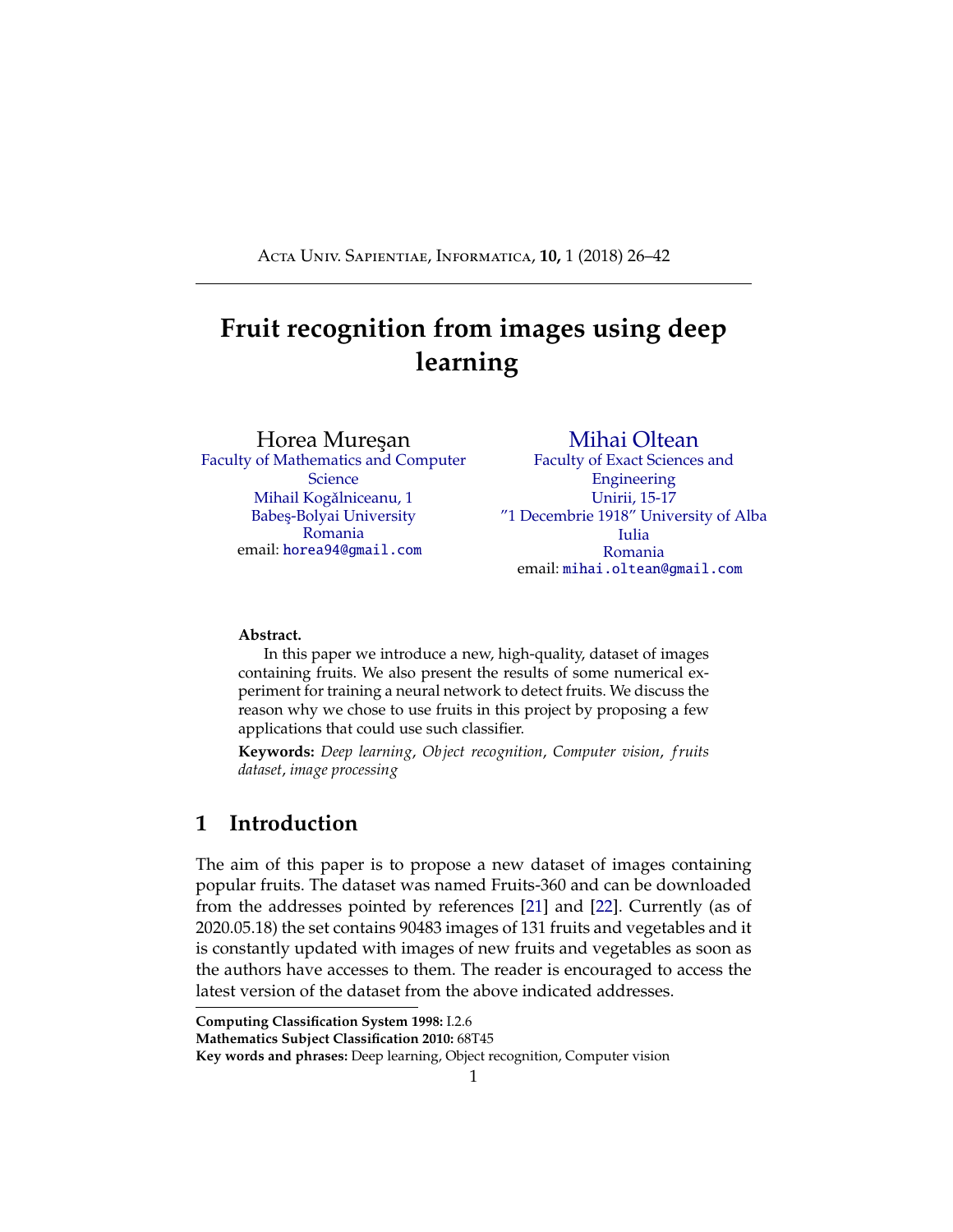<span id="page-25-0"></span>replacing all layers with convolutional ones is that there will be an increase in the number of parameters for the network [\[30\]](#page-37-10). Another possibility is to replace the rectified linear units with exponential linear units. According to paper [\[8\]](#page-35-10), this reduces computational complexity and add significantly better generalization performance than rectified linear units on networks with more that 5 layers. We would like to try out these practices and also to try to find new configurations that provide interesting results.

In the near future we plan to create a mobile application which takes pictures of fruits and labels them accordingly.

Another objective is to expand the data set to include more fruits. This is a more time consuming process since we want to include items that were not used in most others related papers.

# **Acknowledgments**

A preliminary version of this dataset with 25 fruits was presented during the Students Communication Session from Babes¸-Bolyai University, June 2017.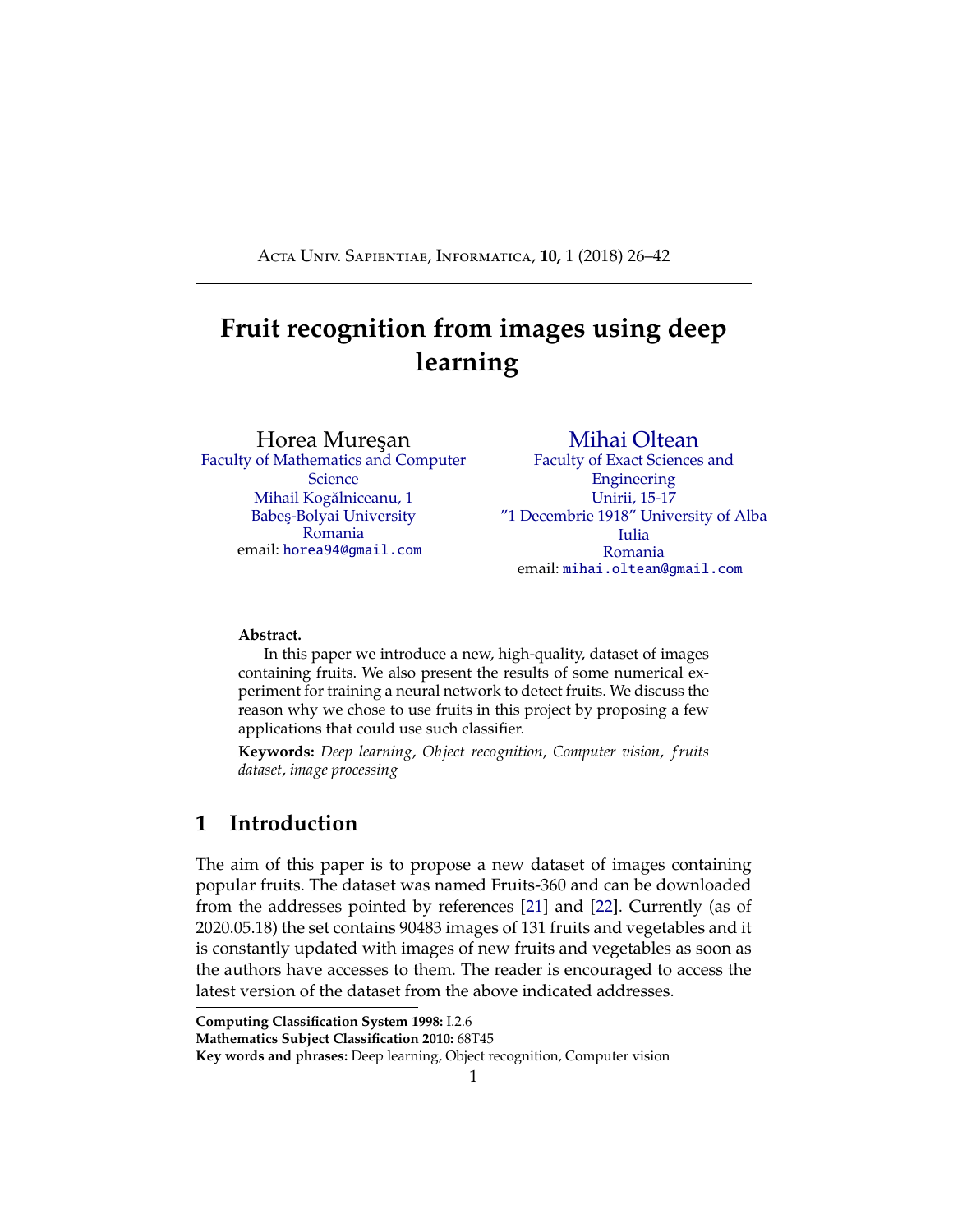# <span id="page-26-0"></span>**Appendix**

In this section we present the source code and project structure used in the numerical experiment described in this paper. The source code can be downloaded from GitHub [\[21\]](#page-36-0).

The source code is organized (on GitHub [\[21\]](#page-36-0)) as follows:

```
root directory
```

```
image classification
  Fruits-360 CNN.py
  labels.txt
Test
Training
```
In order to run the project from the command line, first make sure the PYTHONPATH system variable contains the path to the root directory.

Following, we will provide explanations for the code. We will begin with the definition of the general parameters and configurations of the project. The following are defined in the **Fruits-360 CNN.py** file:

*base dir* - the top level folder of the project

*test dir* - the folder with the Test images

*train dir* - the folder with the Training images

*labels file* - the path to the optional file that contains the used labels

*use label file*- boolean used to determine whether we train the network on all the classes(variable is set to false, default) or only on those specified in the *labels file*(variable set to true)

All these configurations can be changed to suit the setup of anyone using the code.

```
1 import matplotlib.pyplot as plt
2 import pandas as pd
3 import numpy as np
4 import seaborn as sn
5 import os
6 import tensorflow as tf
7 from sklearn.metrics import confusion_matrix ,
    classification_report
8
```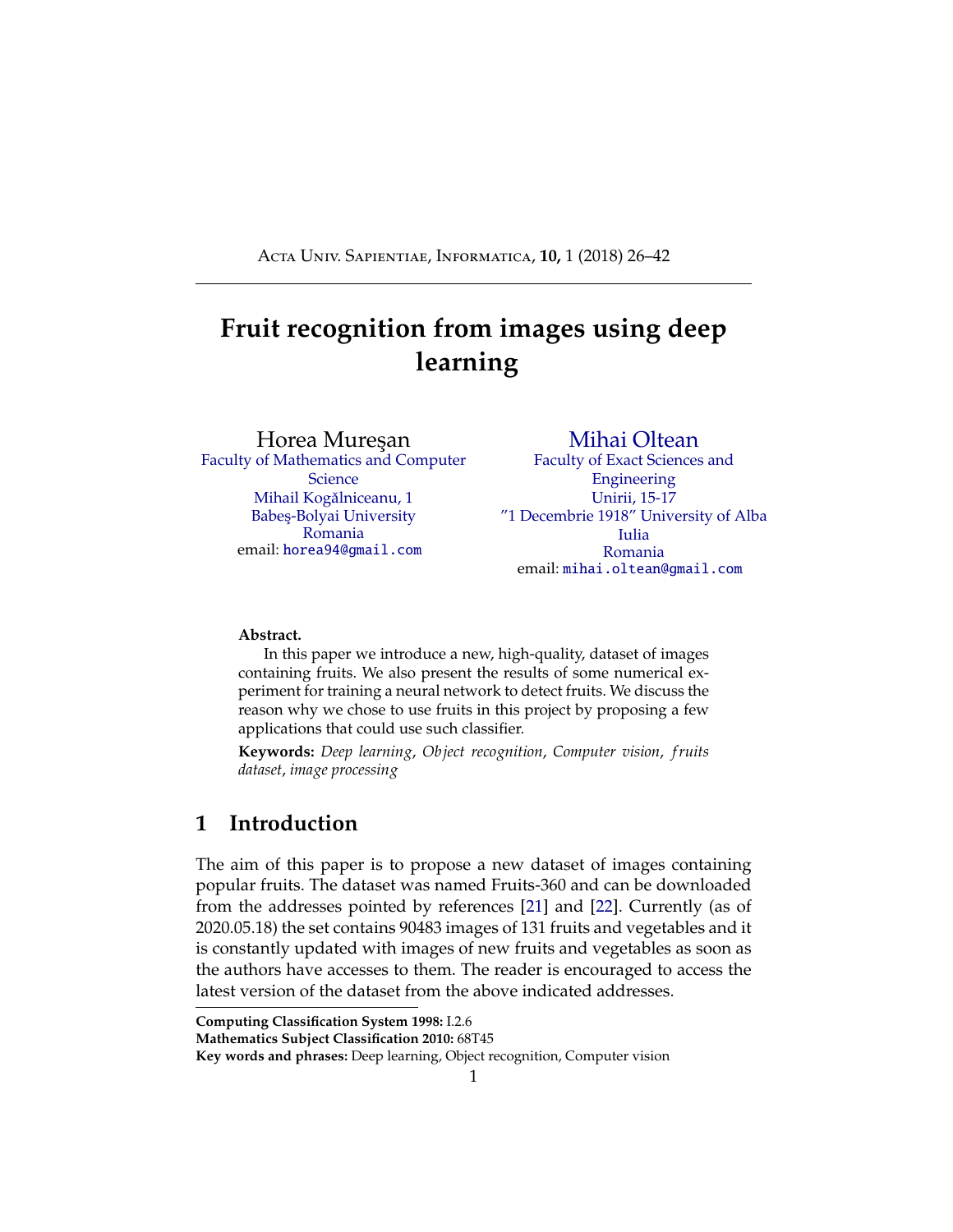```
9 from tensorflow.keras.models import Model
10 from tensorflow.keras.layers import Input, Dense,
     Conv2D , MaxPooling2D , Flatten , Activation , Dropout ,
      Lambda
11 from tensorflow.keras.optimizers import Adadelta
12 from tensorflow.keras.preprocessing.image import
     ImageDataGenerator
13 from tensorflow.keras.callbacks import
     ReduceLROnPlateau , ModelCheckpoint
14
15 ##############################################
16 learning_rate = 0.1 # initial learning rate
17 min_learning_rate = 0.00001 # once the learning rate
     reaches this value , do not decrease it further
18 learning_rate_reduction_factor = 0.5 # the factor
     used when reducing the learning rate ->
     learning_rate *= learning_rate_reduction_factor
19 patience = 3 # how many epochs to wait before
     reducing the learning rate when the loss plateaus
20 verbose = 1 # controls the amount of logging done
     during training and testing: 0 - none, 1 - reportsmetrics after each batch , 2 - reports metrics after
     each epoch
21 image_size = (100, 100) # width and height of the
     used images
22 input_shape = (100, 100, 3) # the expected input
     shape for the trained models; since the images in
     the Fruit -360 are 100 x 100 RGB images , this is the
      required input shape
23
24 use_label_file = False # set this to true if you want
      load the label names from a file; uses the
     label_file defined below; the file should contain
     the names of the used labels , each label on a
     separate line
25 label_file = 'labels.txt'
26 \text{ base\_dir} = \text{'}../..' # relative path to the Fruit-
     Images -Dataset folder
```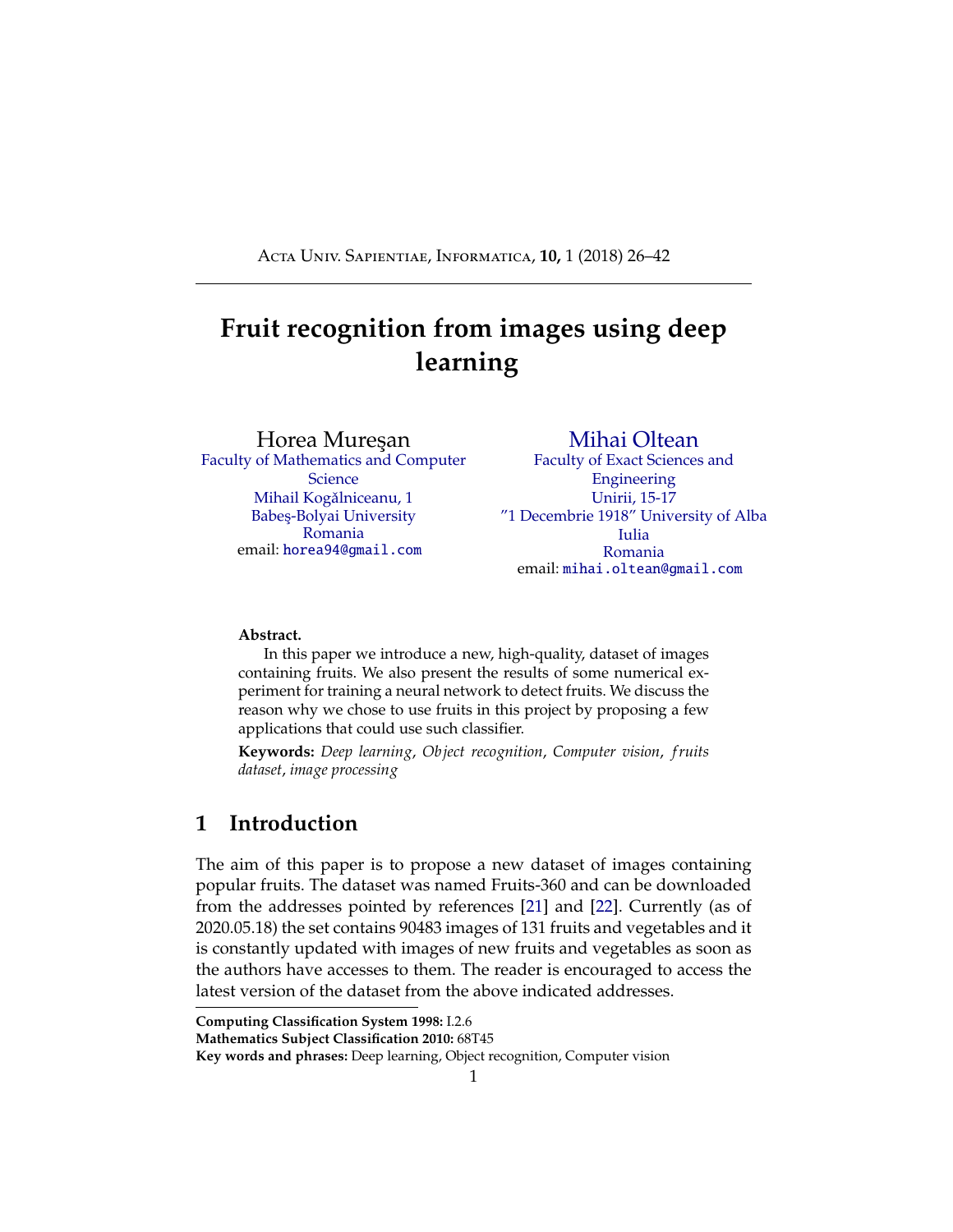```
27 test_dir = os.path.join(base_dir, 'Test')
28 train_dir = os.path.join(base_dir , 'Training ')
29 output_dir = 'output_files ' # root folder in which to
      save the the output files; the files will be under
      output_files/model_name
30 ##############################################
31
32 if not os.path.exists(output_dir):
33 os.makedirs(output_dir)
34
35 # if we want to train the network for a subset of the
     fruit classes instead of all, we can set the
     use_label_file to true and place in the label_file
     the classes we want to train for, one per line
36 if use_label_file:
37 with open(label_file , "r") as f:
38 labels = [x.strip() for x in f.readlines()]
39 else:
40 labels = os.listdir(train_dir)
41 num_classes = len(labels)
42
43
44 # create 2 charts, one for accuracy, one for loss, to
     show the evolution of these two metrics during the
     training process
45 def plot_model_history(model_history , out_path=""):
46 fig, axs = plt.subplots(1, 2, figsize=(15, 5))
47 # summarize history for accuracy
48 axs[0].plot(range(1, len(model_history.history['
         acc ']) + 1), model_history.history['acc '])
49 axs[0].set_title('Model Accuracy ')
50 axs[0].set_ylabel('Accuracy ')
51 axs[0].set_xlabel('Epoch ')
52 axs[0].set_xticks(np.arange(1, len(model_history.
        history['acc ']) + 1), len(model_history.history
         ['acc ']))
53 axs[0].legend(['train '], loc='best ')
54 # summarize history for loss
```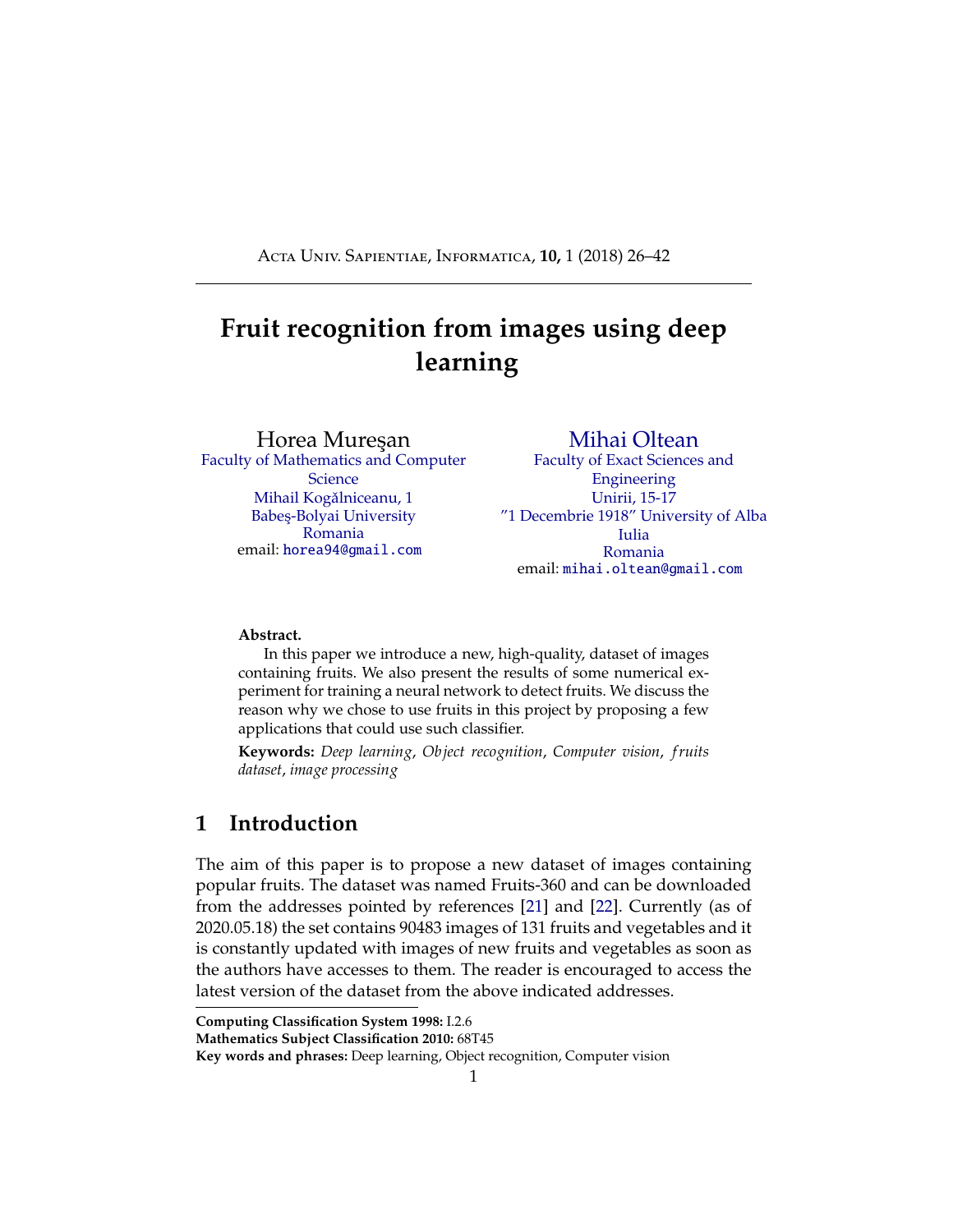```
55 axs[1].plot(range(1, len(model_history.history['
        loss ']) + 1), model_history.history['loss '])
56 axs[1].set_title('Model Loss ')
57 axs[1].set_ylabel('Loss ')
58 axs[1].set_xlabel('Epoch ')
59 axs[1].set_xticks(np.arange(1, len(model_history.
        history['loss']) + 1), len(model_history.
        history['loss']))
60 axs[1].legend(['train'], loc='best')61 # save the graph in a file called "acc.png" to be
         available for later; the model_name is provided
         when creating and training a model
62 if out_path:
63 plt.savefig(out_path + "/acc.png")
64 plt.show()
65
66
67 # create a confusion matrix to visually represent
     incorrectly classified images
68 def plot_confusion_matrix(y_true , y_pred , classes ,
     out_path=""):
69 cm = confusion_matrix(y_true, y_pred)
\pi df_cm = pd.DataFrame(cm, index=[i for i in classes
        ], columns=[i for i in classes])
71 plt.figure(figsize=(40 , 40))
72 ax = sn.heatmap(df_cm, annot=True, square=True,
         fmt="d", linewidths=.2, cbar_kws={"shrink":
         0.8})
73 if out_path:
74 plt.savefig(out_path + "/ confusion_matrix .png"
            ) # as in the plot_model_history , the
            matrix is saved in a file called "
            model_name_confusion_matrix.png"
75 return ax
76
77
78 # Randomly changes hue and saturation of the image to
```
simulate variable lighting conditions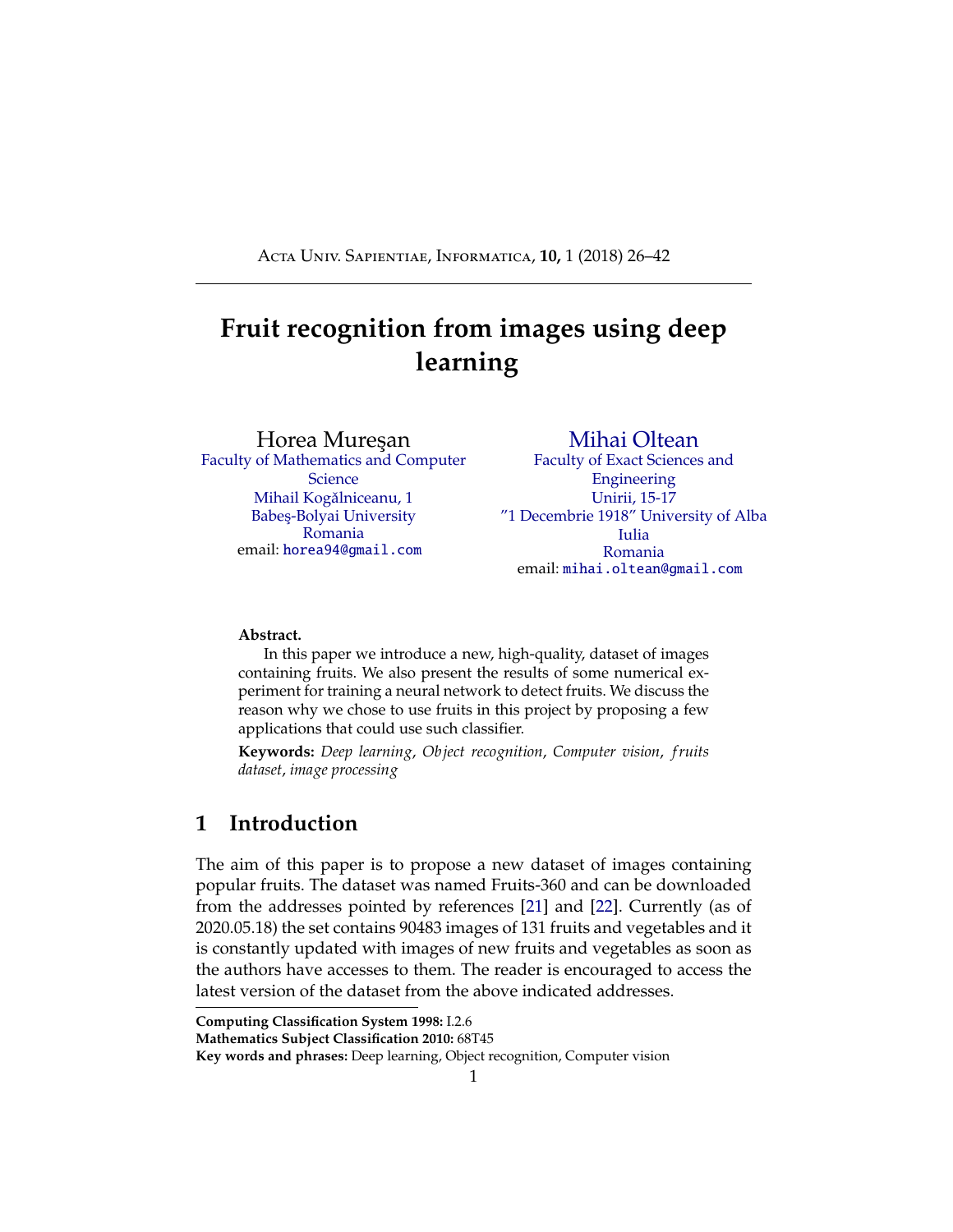```
79 def augment_image(x):
80 \text{ x = tf. image.random\_saturation(x, 0.9, 1.2)}81 x = tf.image.random_hue(x, 0.02)
82 return x
83
84
85 # given the train and test folder paths and a
    validation to test ratio , this method creates three
     generators
86 # - the training generator uses (100 -
    validation_percent) of images from the train set
87 # it applies random horizontal and vertical flips
     for data augmentation and generates batches
    randomly
88 # - the validation generator uses the remaining
    validation_percent of images from the train set
89 # does not generate random batches , as the model is
     not trained on this data
90 # the accuracy and loss are monitored using the
    validation data so that the learning rate can be
    updated if the model hits a local optimum
91 # - the test generator uses the test set without any
    form of augmentation
92 \# once the training process is done, the final
    values of accuracy and loss are calculated on this
    set
93 def build_data_generators(train_folder , test_folder ,
    labels=None , image_size=(100 , 100) , batch_size=50):
94 train_datagen = ImageDataGenerator(
        width_shift_range=0.0 , height_shift_range=0.0 ,
         zoom_range=0.0 , horizontal_flip=True ,
        vertical_flip=True , preprocessing_function=
         augment_image) # augmentation is done only on
         the train set (and optionally validation)
95
96 test_datagen = ImageDataGenerator()
97
98 train_gen = train_datagen.flow_from_directory(
```

```
31
```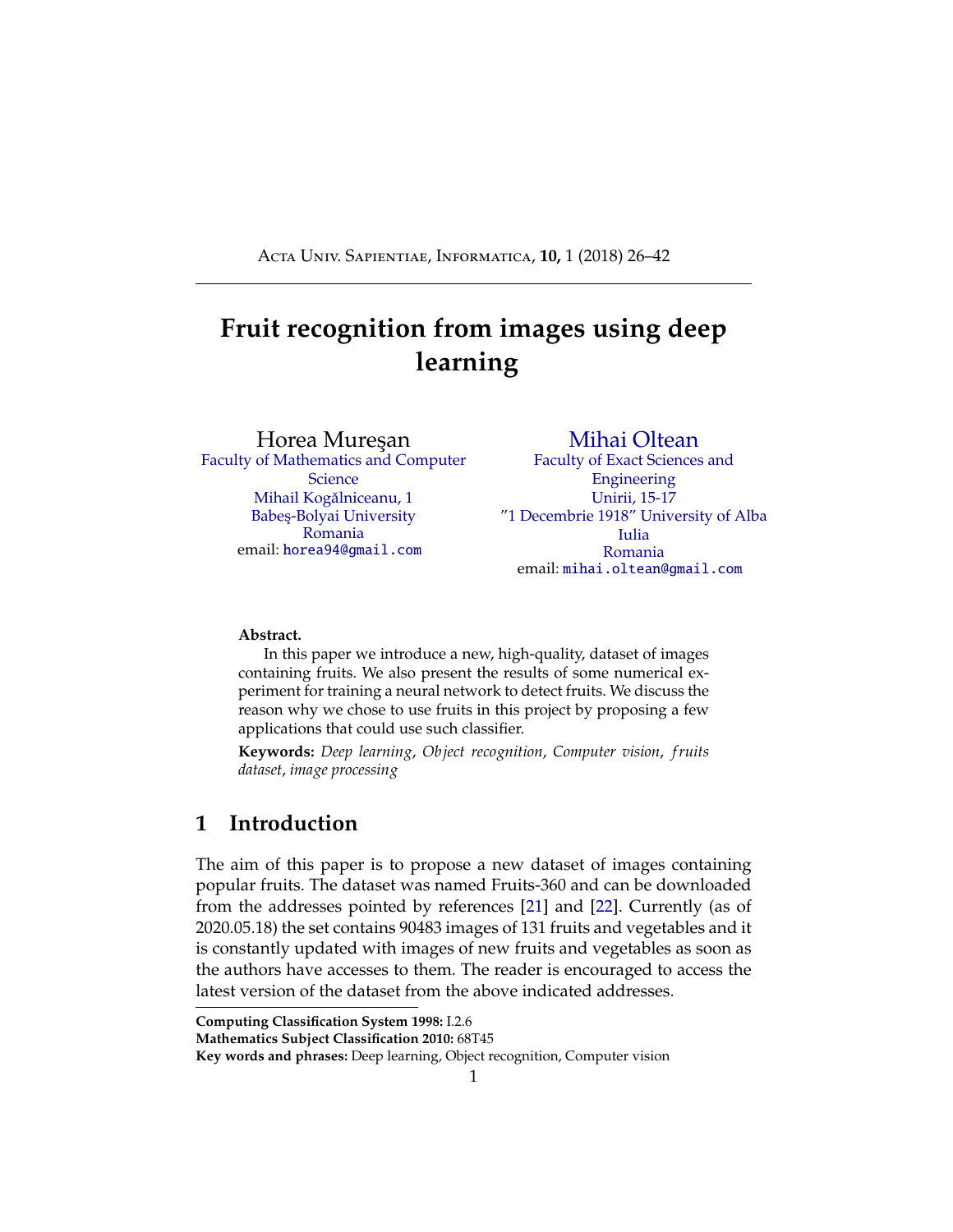```
train_folder , target_size=image_size ,
         class_mode='sparse ', batch_size=batch_size ,
         shuffle=True , subset='training ', classes=labels
         )
99 test_gen = test_datagen.flow_from_directory(
         test_folder , target_size=image_size , class_mode
         ='sparse ', batch_size=batch_size , shuffle=False
         , subset=None , classes=labels)
100 return train_gen , test_gen
101
102
103 # Create a custom layer that converts the original
     image from
104 # RGB to HSV and grayscale and concatenates the
     results
105 # forming in input of size 100 x 100 x 4
106 def convert_to_hsv_and_grayscale(x):
_{107} hsv = tf.image.rgb_to_hsv(x)
108 gray = tf.image.rgb_to_grayscale(x)
109 rez = tf.concat([hsv, gray], axis=-1)
110 return rez
111
112
113 def network(input_shape , num_classes):
114 img_input = Input(shape=input_shape , name='data ')
115 x = Lambda(convert_to_hsv_and_grayscale)(img_input
         \lambda116 x = Conv2D(16, (5, 5), strides=(1, 1), padding='
         same', name='conv1')(x)
117 x = Activation ('relu', name='conv1_relu')(x)
118 x = MaxPooling2D((2, 2), strides=(2, 2), padding='
         valid', name='pool1')(x)
119 x = Conv2D(32, (5, 5), strides=(1, 1), padding='
         same', name='conv2') (x)120 x = Activation('relu', name='conv2_relu')(x)
121 x = MaxPooling2D((2, 2), strides=(2, 2), padding='
         valid', name='pool2') (x)x = Conv2D(64, (5, 5), strides=(1, 1), padding=')
```

```
32
```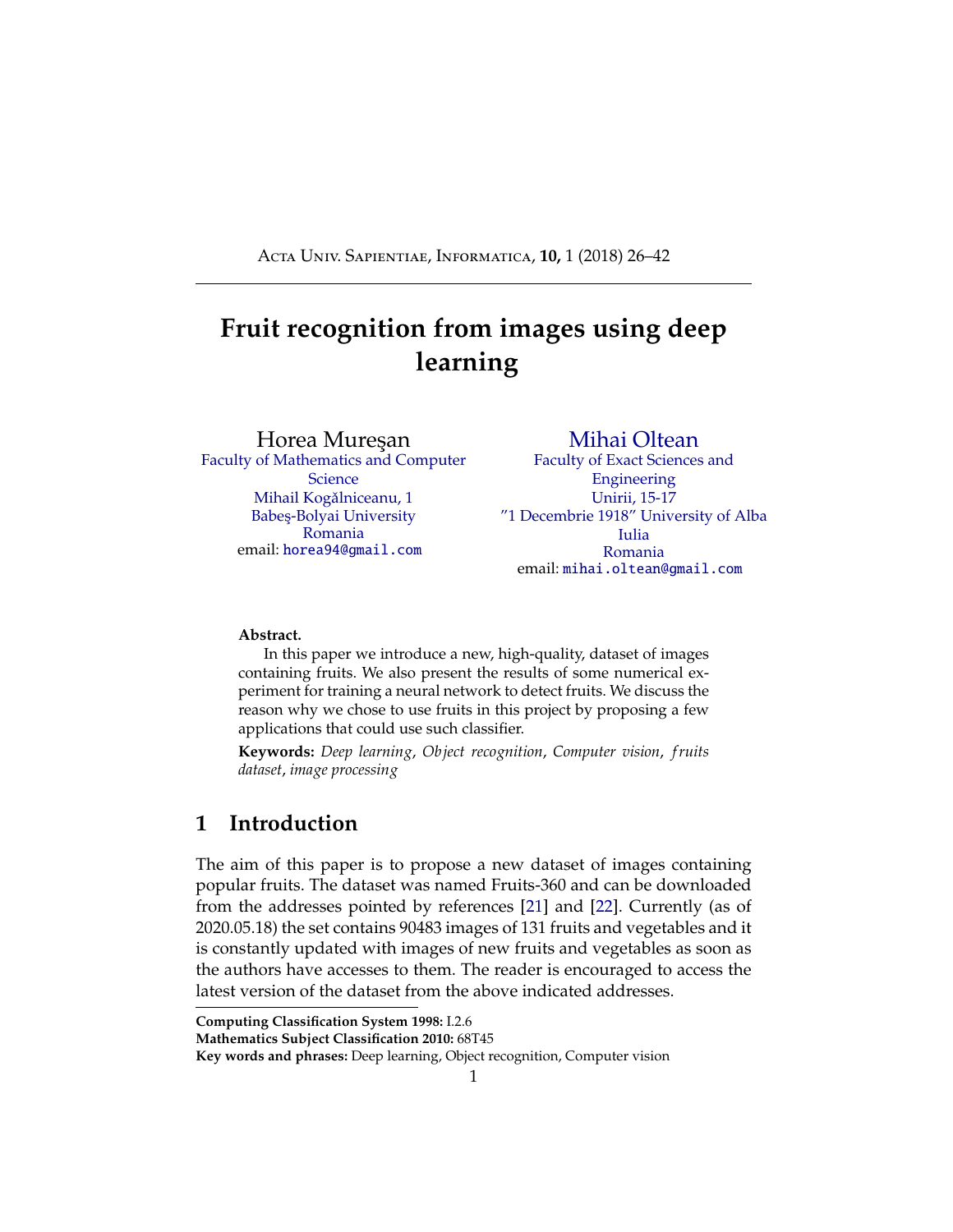```
same', name='conv3')(x)
123 x = Activation('relu ', name='conv3_relu ')(x)
124 x = MaxPooling2D((2, 2), strides=(2, 2), padding='
         valid', name='pool3')(x)125 x = Conv2D(128, (5, 5), strides=(1, 1), padding='
         same', name='conv4') (x)126 x = Activation('relu', name='conv4_relu')(x)
127 x = MaxPooling2D((2, 2), strides=(2, 2), padding='
         valid', name='pool4') (x)128 x = Flatten()(x)
129 x = Dense(1024, activation='relu', name='fcl1')(x)
130 x = Dropout (0.2)(x)131 x = Dense(256, activation='relu', name='fcl2')(x)
132 x = Dropout (0.2)(x)133 out = Dense(num_classes , activation='softmax ',
         name='predictions ')(x)
134 rez = Model(inputs=img_input , outputs=out)
135 return rez
136
137
138 # this method performs all the steps from data setup ,
     training and testing the model and plotting the
     results
139 # the model is any trainable model; the input shape
     and output number of classes is dependant on the
     dataset used, in this case the input is 100x100 RGB
      images and the output is a softmax layer with 118
     probabilities
140 # the name is used to save the classification report
     containing the f1 score of the model , the plots
     showing the loss and accuracy and the confusion
     matrix
141 # the batch size is used to determine the number of
     images passed through the network at once , the
     number of steps per epochs is derived from this as
     (total number of images in set // batch size) + 1
142 def train_and_evaluate_model(model , name="", epochs
     =25, batch_size=50, verbose=verbose , useCkpt=False)
```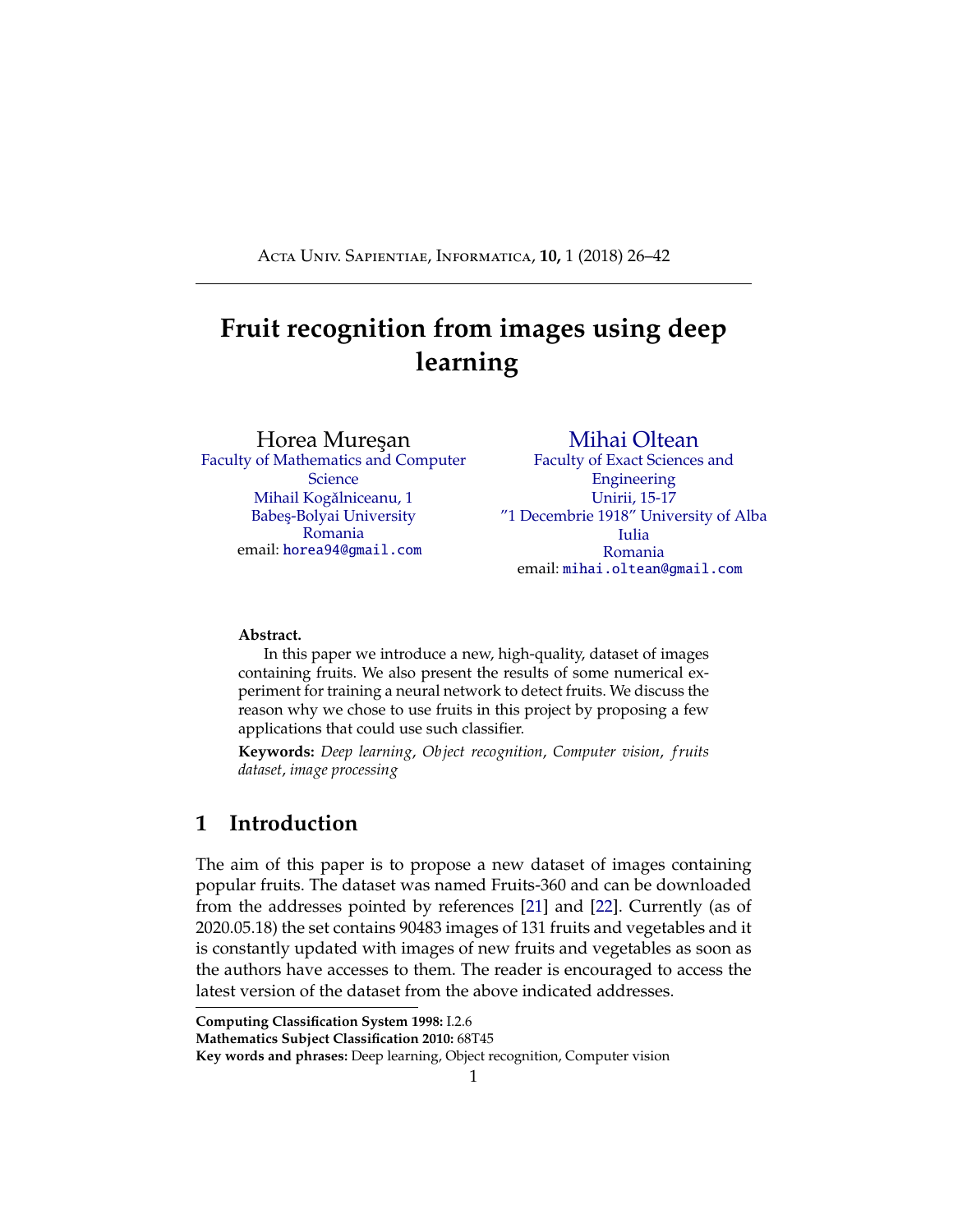```
:
143 print(model.summary())
144 model_out_dir = os.path.join(output_dir , name)
145 if not os.path.exists(model_out_dir):
146 os.makedirs(model_out_dir)
147 if useCkpt:
148 model.load_weights(model_out_dir + "/model.h5"
            )
149
150 trainGen , testGen = build_data_generators(
        train_dir , test_dir , labels=labels , image_size=
        image_size , batch_size=batch_size)
_{151} optimizer = Adadelta(lr=learning_rate)
152 model.compile(optimizer=optimizer , loss="
        sparse_categorical_crossentropy ", metrics=["acc
        "])
153 learning_rate_reduction = ReduceLROnPlateau(
        monitor='loss ', patience=patience , verbose=
        verbose ,
154 factor
                                                  =
                                                  learning_rate_reduction
                                                  ,
                                                  min_lr
                                                  =
                                                  min_learning_rate
                                                  \lambda155 save_model = ModelCheckpoint (filepath=
        model_out_dir + "/model.h5", monitor='loss ',
        verbose=verbose ,
156 save_best_only=True,
                                    save_weights_only=
                                   False, mode='min',
                                     save_freq='epoch '
                                   )
157
```

```
158 history = model.fit(trainGen , epochs=epochs ,
         steps_per_epoch=(trainGen.n // batch_size) + 1,
```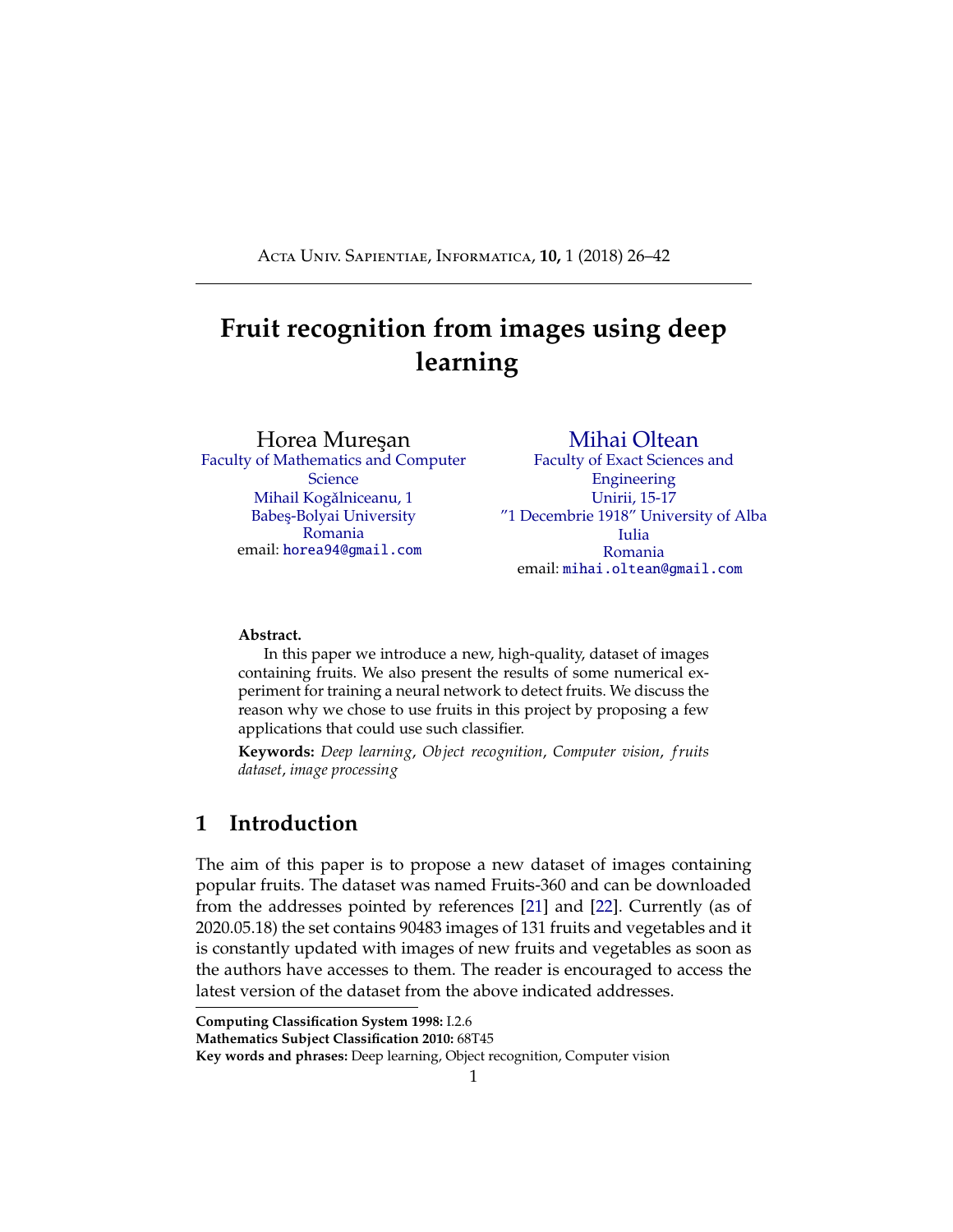```
verbose=verbose , callbacks=[
         learning_rate_reduction , save_model])
159
160 model.load_weights(model_out_dir + "/model.h5")
161
162 trainGen.reset()
163 loss_t, accuracy_t = model.evaluate(trainGen,
         steps=(trainGen.n // batch_size) + 1, verbose=
         verbose)
164 loss , accuracy = model.evaluate(testGen , steps=(
         testGen.n // batch_size) + 1, verbose=verbose)
_{165} print ("Train: accuracy = %f; loss_v = %f" % (
         accuracy_t , loss_t))
166 print("Test: accuracy = %f ; loss_v = %f" % (
         accuracy , loss))
167 plot_model_history(history , out_path=model_out_dir
         )
168 testGen.reset()
169 y_pred = model.predict(testGen , steps=(testGen.n
         // batch_size) + 1, verbose=verbose)
170 y_true = testGen.classes[testGen.index_array]
171 plot_confusion_matrix(y_true , y_pred.argmax(axis
         =-1), labels , out_path=model_out_dir)
172 class_report = classification_report(y_true,
         y_pred.argmax(axis=-1), target_names=labels)
173
174 with open(model_out_dir + "/ classification_report .
         txt", "w") as text_file:
175 text_file.write("%s" % class_report)
176
177
178 print(labels)
179 print(num_classes)
180 model = network(input_shape=input_shape , num_classes=
     num_classes)
181 train_and_evaluate_model(model , name="fruit -360 model"
     )
```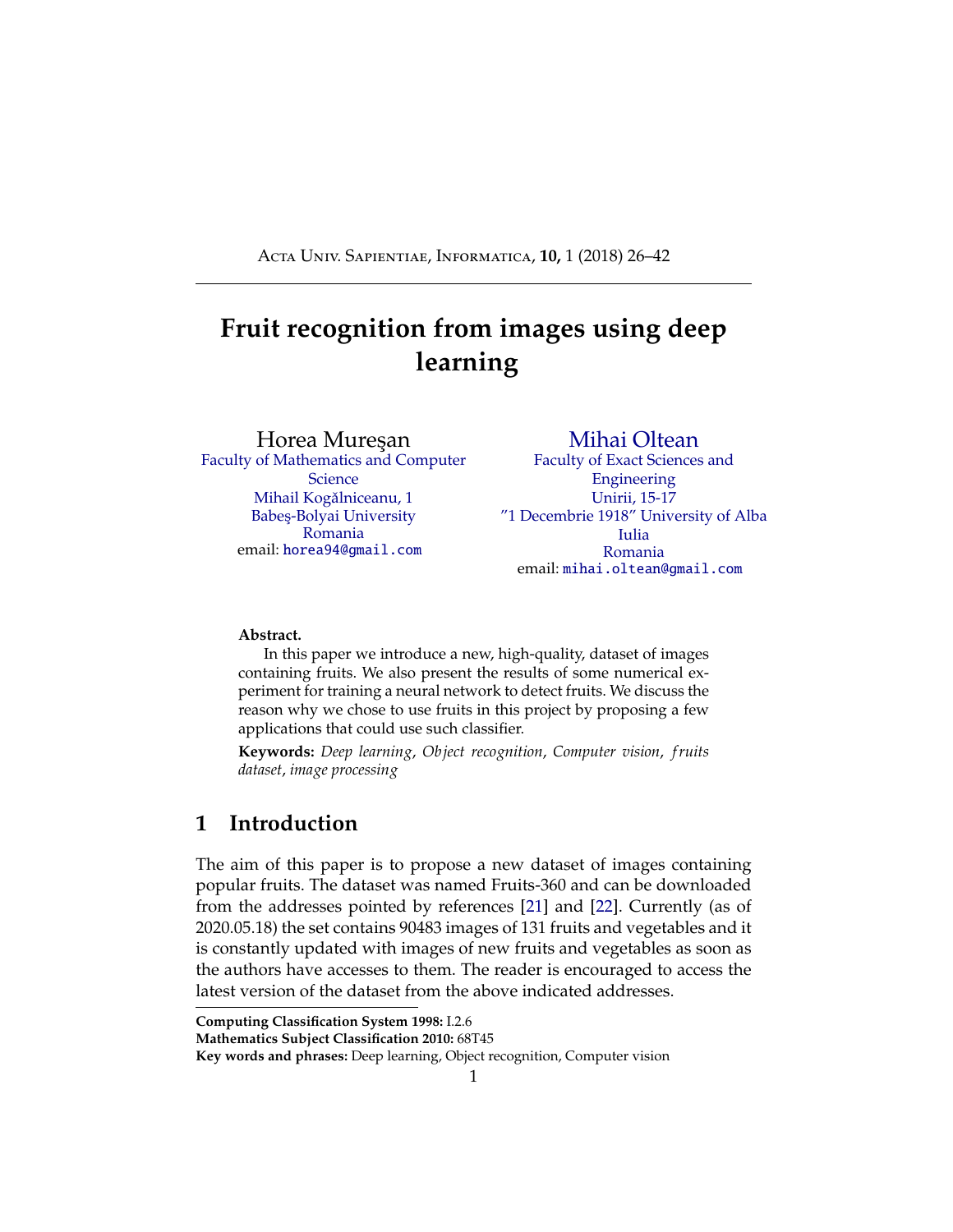### **References**

- <span id="page-35-0"></span>[1] BARGOTI, S., AND UNDERWOOD, J. Deep fruit detection in orchards. In *2017 IEEE International Conference on Robotics and Automation (ICRA)*  $(May 2017)$ , pp. 3626–3633. ) [4](#page-3-0)
- <span id="page-35-2"></span>[2] BARTH, R., IJSSELMUIDEN, J., HEMMING, J., AND HENTEN, E. V. Data synthesis methods for semantic segmentation in agriculture: A capsicum annuum dataset. *Computers and Electronics in Agriculture 144* (2018),  $284 - 296.$  $284 - 296.$  $284 - 296.$  4
- <span id="page-35-5"></span>[3] Chan, T. F., and Vese, L. A. Active contours without edges. *IEEE Transactions on Image Processing 10*, 2 (Feb 2001), 266–277. )[5](#page-4-0)
- <span id="page-35-3"></span>[4] CHENG, H., DAMEROW, L., SUN, Y., AND BLANKE, M. Early yield prediction using image analysis of apple fruit and tree canopy features with neural networks. *Journal of Imaging 3*, 1 (2017). )[4](#page-3-0)
- <span id="page-35-7"></span>[5] CIREŞAN, D. C., GIUSTI, A., GAMBARDELLA, L. M., AND SCHMIDHUBER, J. Deep neural networks segment neuronal membranes in electron microscopy images. In *Proceedings of the 25th International Conference on Neural Information Processing Systems - Volume 2* (USA, 2012), NIPS'12, Curran Associates Inc., pp. 2843–28[5](#page-4-0)1. ) 5
- <span id="page-35-6"></span>[6] CIREŞAN, D. C., MEIER, U., MASCI, J., GAMBARDELLA, L. M., AND SCHMIDhuber, J. Flexible, high performance convolutional neural networks for image classification. In *Proceedings of the Twenty-Second International Joint Conference on Artificial Intelligence - Volume Volume Two* (2011), IJCAI'11, AAAI Press, pp. 1237–1242.  $\binom{5}{3}$  $\binom{5}{3}$  $\binom{5}{3}$
- <span id="page-35-8"></span>[7] CIRESAN, D. C., MEIER, U., AND SCHMIDHUBER, J. Multi-column deep neural networks for image classification. *CoRR abs*/*1202.2745* (2012). )[6](#page-5-0)
- <span id="page-35-10"></span>[8] Clevert, D., Unterthiner, T., and Hochreiter, S. Fast and accurate deep network learning by exponential linear units (elus). *CoRR abs* $|1511.07289(2015)$ . [26](#page-25-0)
- <span id="page-35-9"></span>[9] Hannun, A. Y., Case, C., Casper, J., Catanzaro, B., Diamos, G., Elsen, E., Prenger, R., Satheesh, S., Sengupta, S., Coates, A., and Ng, A. Y. Deep speech: Scaling up end-to-end speech recognition. *CoRR abs* $/1412.5567$  (2014). ) [15](#page-14-0)
- <span id="page-35-4"></span>[10] Hemming, J., Ruizendaal, J., Hofstee, J. W., and van Henten, E. J. Fruit detectability analysis for di erent camera positions in sweet-pepper. *Sensors* 1[4](#page-3-0), 4 (2014), 6032–6044. 1
- <span id="page-35-1"></span>[11] Kapach, K., Barnea, E., Mairon, R., Edan, Y., and Ben-Shahar, O. Computer vision for fruit harvesting robots  $&\#150$ ; state of the art and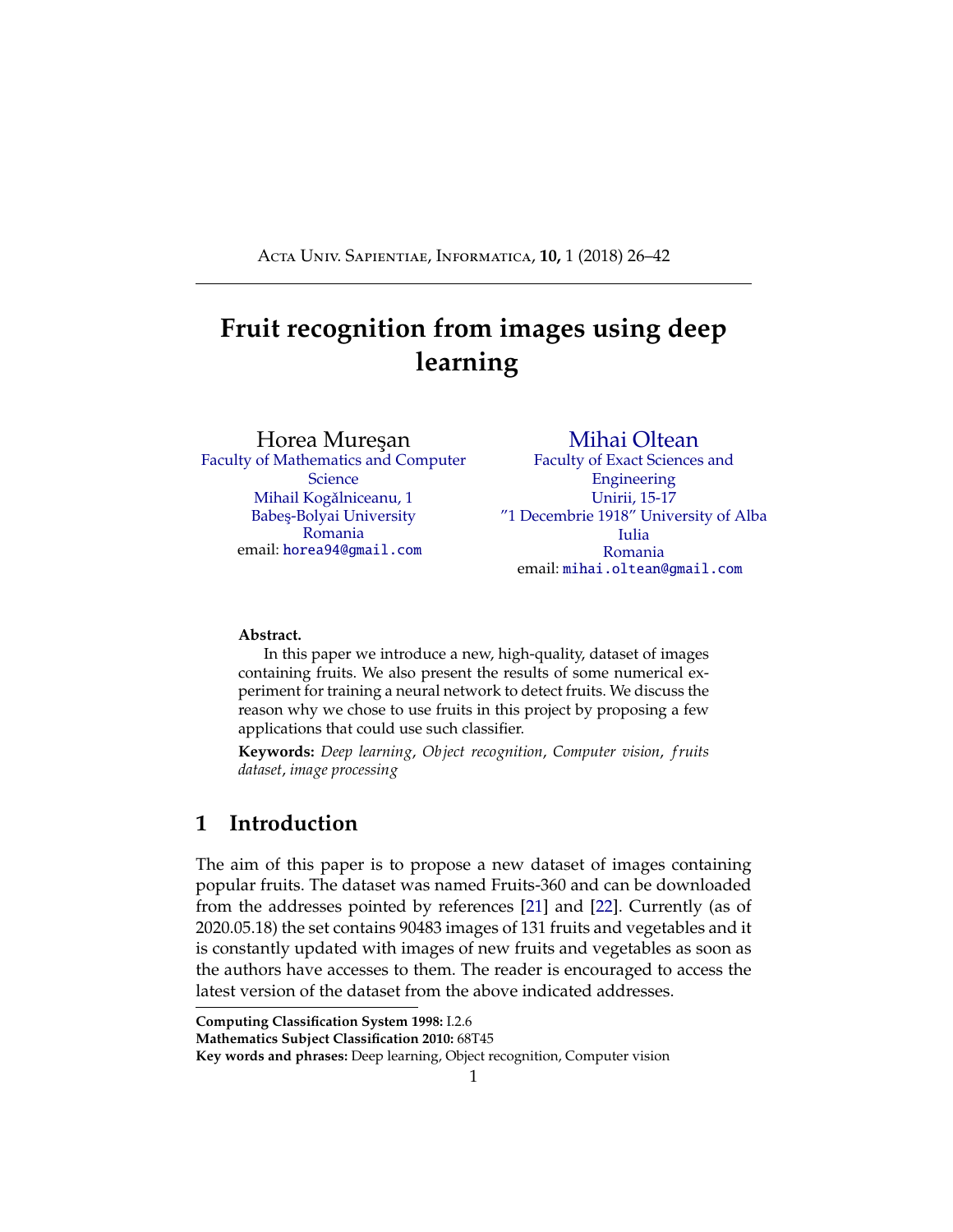challenges ahead. *Int. J. Comput. Vision Robot. 3*, 1/2 (Apr. 2012), 4–34. )[4](#page-3-0)

- <span id="page-36-13"></span>[12] KERAS. Keras. [Online; accessed 19.05.2020]. ) [15](#page-14-0)
- <span id="page-36-2"></span>[13] KRIZHEVSKY, A., NAIR, V., AND HINTON, G. The cifar dataset. [Online; accessed 19.05.2020]. ) [2,](#page-1-0) [6](#page-5-0)
- <span id="page-36-10"></span>[14] LECUN, Y., CORTES, C., AND BURGES, C. J. The mnist database of hand-written digits. [Online; accessed 19.05.2020]. ) [6](#page-5-0)
- <span id="page-36-12"></span>[15] LEE, H., GROSSE, R., RANGANATH, R., AND NG, A. Y. Convolutional deep belief networks for scalable unsupervised learning of hierarchical representations. In *Proceedings of the 26th Annual International Conference on Machine Learning* (New York, NY, USA, 2009), ICML '09, ACM, pp.  $609-616.$ ) [8](#page-7-0)
- <span id="page-36-7"></span>[16] Li, D., Zhao, H., Zhao, X., Gao, Q., and Xu, L. Cucumber detection based on texture and color in greenhouse. *International Journal of Pattern Recognition and Artificial Intelligence 31* (01 2017). )[4](#page-3-0)
- <span id="page-36-11"></span>[17] LIANG, M., AND HU, X. Recurrent convolutional neural network for object recognition. In *2015 IEEE Conference on Computer Vision and Pattern Recognition (CVPR)* (June 2015), pp. 3367-3375. ) [6,](#page-5-0) [8](#page-7-0)
- <span id="page-36-9"></span>[18] Mumford, D., and Shah, J. Optimal approximations by piecewise smooth functions and associated variational problems. *Communications on Pure and Applied Mathematics 42*, 5 (1989), 577–685. )[5](#page-4-0)
- <span id="page-36-8"></span>[19] Ninawe, P., and Pandey, M. S. A completion on fruit recognition system using k-nearest neighbors algorithm. In *International Journal of Advanced Research in Computer Engineering & Technology (IJARCET)*  $(2014)$ , vol. 3.  $\binom{5}{3}$  $\binom{5}{3}$  $\binom{5}{3}$
- <span id="page-36-3"></span>[20] O'BoyLE, B., AND HALL, C. What is google lens and how do you use it? [Online; accessed 19.05.[2](#page-1-0)020]. ) 2
- <span id="page-36-0"></span>[21] Oltean, M., and Muresan, H. Fruits 360 dataset on github. [Online; accessed 19.05.2020]. ) [1,](#page-0-0) [10,](#page-9-1) [27](#page-26-0)
- <span id="page-36-1"></span>[22] OLTEAN, M., AND MURESAN, H. Fruits 360 dataset on kaggle. [Online; accessed 19.05.2020]. ) [1,](#page-0-0) [10](#page-9-1)
- <span id="page-36-5"></span>[23] PUTTEMANS, S., VANBRABANT, Y., TITS, L., AND GOEDEM, T. Automated visual fruit detection for harvest estimation and robotic harvesting. In *2016 Sixth International Conference on Image Processing Theory, Tools and Applications (IPTA)* (Dec 2016), pp. 1–6. ) [4](#page-3-0)
- <span id="page-36-6"></span>[24] Rahnemoonfar, M., and Sheppard, C. Deep count: Fruit counting based on deep simulated learning. *Sensors 17*, 4 (2017). )[4](#page-3-0)
- <span id="page-36-4"></span>[25] REN, S., HE, K., GIRSHICK, R. B., AND SUN, J. Faster R-CNN: to-